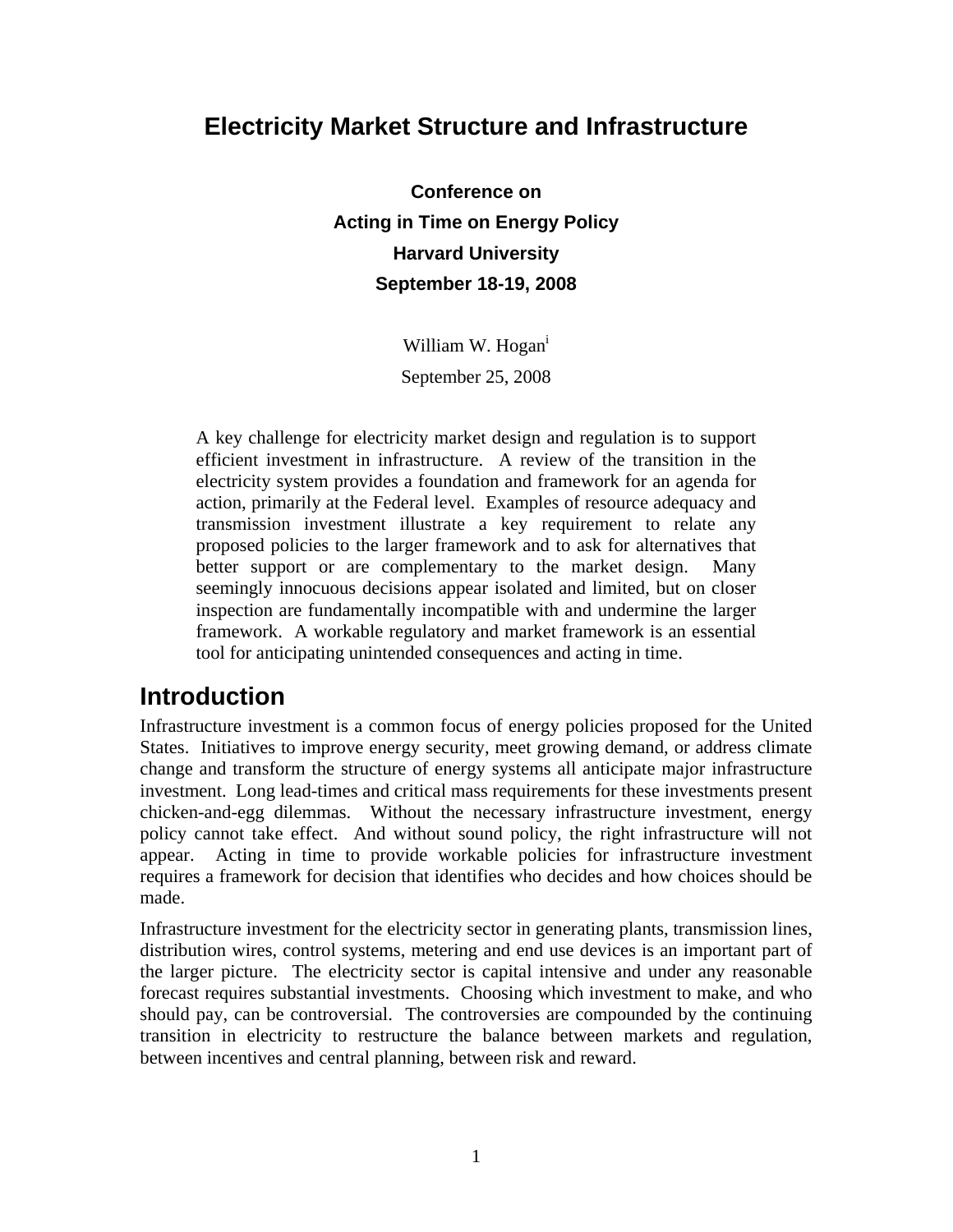The purpose here is to outline the major investment policy challenges for the electricity sector in light of this electricity restructuring transition. Notably there is an important role for government, through regulation and centralized coordination, and for markets, through incentives and innovation. Implementing a workable balance between the role of government and the contribution of markets requires looking ahead to act now to reinforce rather than undermine long-term goals. Special features of the electricity system interact with more general energy problems to make this balancing act a formidable challenge. There are several stands that have to work together. Actions now must look ahead to avoid unintended consequences that could unravel the larger fabric.

# **Investment and Uncertainty**

The North American Reliability Corporation (NERC) provides annual assessments of the outlook for reliability of the electricity system. The assessments provide a broad overview of the electricity infrastructure and expected investment. According to NERC's most recent assessment, the United States will add 123 gigawatts (GW) of new capacity between 2007 and 2016.<sup>1</sup> This compares, for example with the 100 GW capacity of the existing nuclear fleet. However, the expectation is that most of this new capacity would be coal and natural gas with a small contribution from other technologies. In addition NERC anticipates over 14,000 circuit miles of additions to the high voltage power grid.<sup>2</sup> These would be substantial investments, but even with this outlook NERC reports that "industry professionals ranked aging infrastructure and limited new construction as the number one challenge to reliability—both in likelihood of occurrence and potential severity."<sup>3</sup>

From one perspective, this pace of investment looks quite manageable. Total installed capacity of generating plants is now over 1,000 GW, so the expansion of 123 GW over a decade is only about twelve percent. This compares with the 281 GW of new capacity investment, primarily in natural gas plants, that entered the system over the seven years from 1998 to 2005.<sup>4</sup> Similarly, the expanded transmission investment is less than ten percent of the existing 163,000 circuit miles. In the aggregate, therefore, the investment needed to meet the expected growth in demand seems well within our capabilities.

However, the aggregate figures hide regional differences that give rise to concern and a need for further investment. "Areas of the most concern include WECC-Canada, California, Rocky Mountain States, New England, Texas, Southwest and the Midwest." 5 Furthermore, the choice of fuel and technology presents significant difficulties in deciding on the portfolio of investments. "The unique characteristics and attributes of renewables require special considerations for planning. For example, they are often

<u>.</u>

<sup>1</sup> North American Electric Reliability Corporation (NERC), "2007 Long-Term Reliability Assessment, 2007-2016," Princeton, NJ, October 2007, p. 10 (www.nerc.com).

<sup>2</sup> NERC, 2007, p. 18.

<sup>3</sup> NERC, 2007, p. 19.

<sup>4</sup> North American Electric Reliability Council (NERC), "2006 Long-Term Reliability Assessment,," Princeton, NJ, October 2006, p. 31 (www.nerc.com).

<sup>5</sup> NERC, 2007, p. 10.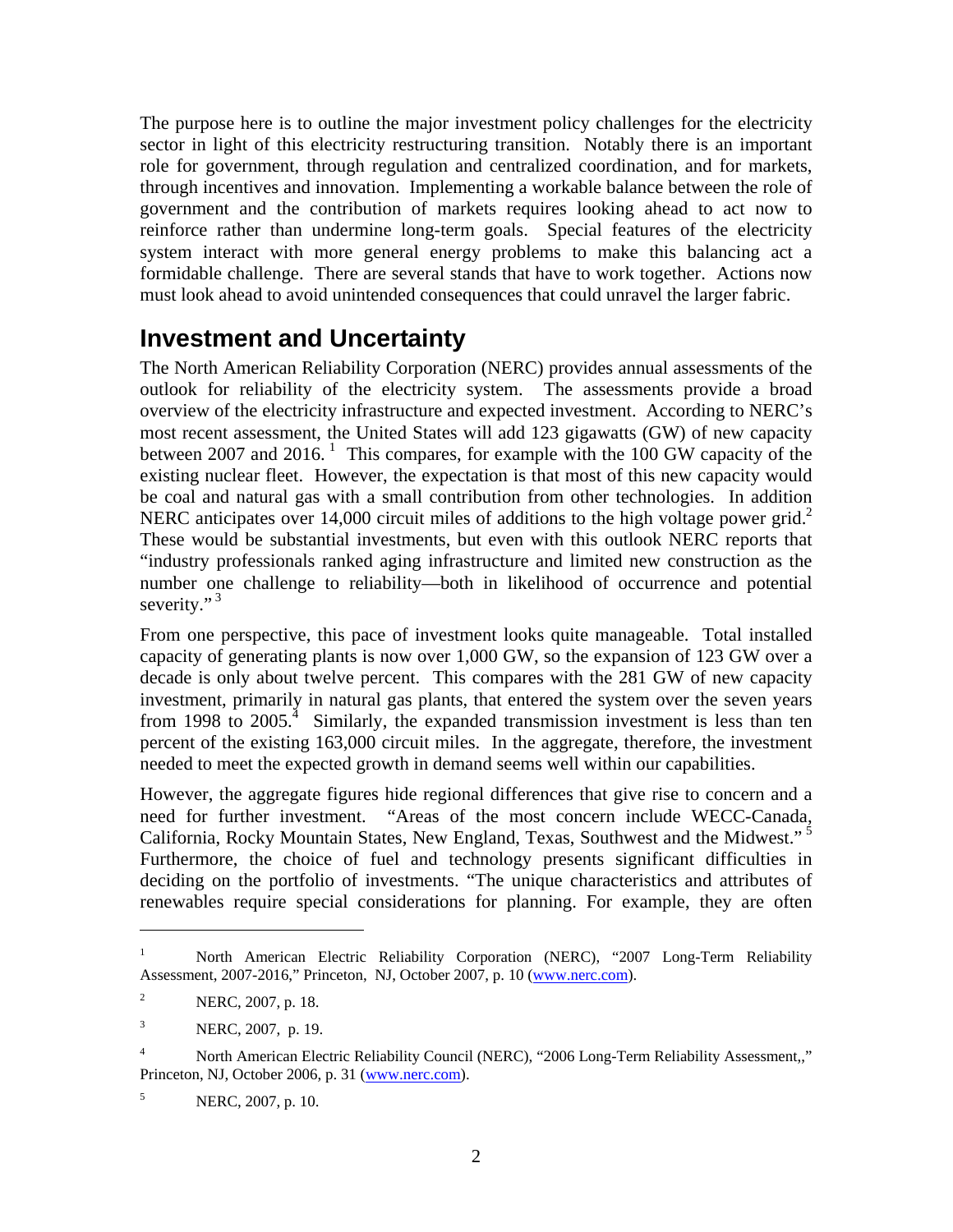remotely located, requiring significant transmission links often over challenging terrain."<sup>6</sup> A national policy to transform the electricity sector would compound these difficulties.

In addition to the regional variation, there are the substantial uncertainties that cloud investment decisions. Electricity generating plants differ in important ways that complicate the selection of technology. For instance, in its development of the Annual Energy Outlook (AEO), the Energy Information Administration (EIA) considers generation technologies that range in initial capital cost from a low of \$450 per kilowatt (kW) for advanced combustion turbines, to \$1,434 per kW for scrubbed coal, and \$2,143 per kW for advanced nuclear. Similarly, the expected (and optimistic) construction times are two, four and six years respectively.<sup>7</sup> The capital cost numbers illustrate the range of choices but substantially understate current estimates of the level of such costs at more than double the EIA planning assumptions, reinforcing the point of considerable uncertainty. $8$  When construction time is added to planning and permitting, the lead times could extend out for a decade. On the demand side, the array of possible technologies and usage patterns is highly diverse, and technology is changing rapidly. This creates many other opportunities to exploit, with a great variety of costs and impacts.

If these figures were known with confidence and the future were easily predicted, this great variety in costs and planning horizons would not present much of a problem. Small errors would be temporary and overtaken by growth in demand. However, the reality is that there is great uncertainty that confounds the forecasts and infrastructure investment planning.

The connection between investment and uncertainty arises because of the long lead times and long lives of infrastructure investments. Were the uncertainty simply random variation, the cost would be clear and the prescriptions would call for diversification, hedging, and more but smaller investments. However, the uncertainty that affects the energy system is not just random variation. The rapidly changing policy and economic system, with the constant flux of technology innovation, produces information about opportunities and risks that call out for a different way of making investment decisions. The balance shifts away from an emphasis on central planning and the judgments of the few to the more dispersed wisdom of highly motivated crowds that are bearing the risks and reaping the rewards. A challenge in policy for the electricity system is to craft and sustain this change in balance given the large uncertainties ahead.

One way to develop an appreciation for the degree of uncertainty is to look at our record from the past. The EIA has been publishing its annual outlooks for many years. The methodology and knowledge applied have changed with accumulating experience, but there is enough stability in the people and processes to give some reason to compare the results of the forecasts and the actual events. The EIA publishes regular retrospectives, and the forecasting horizon for which we have the most data is a seven year projection.

<sup>6</sup> NERC, 2007, p. 13.

<sup>7</sup> Energy Information Administration, "Assumptions to the Annual Energy Outlook," Washington D.C., 2008, p.79.

<sup>8</sup> FERC Staff Report, "Increasing Costs in Electric Markets," June 19, 2008, (http://www.ferc.gov/legal/staff-reports/06-19-08-cost-electric.pdf.)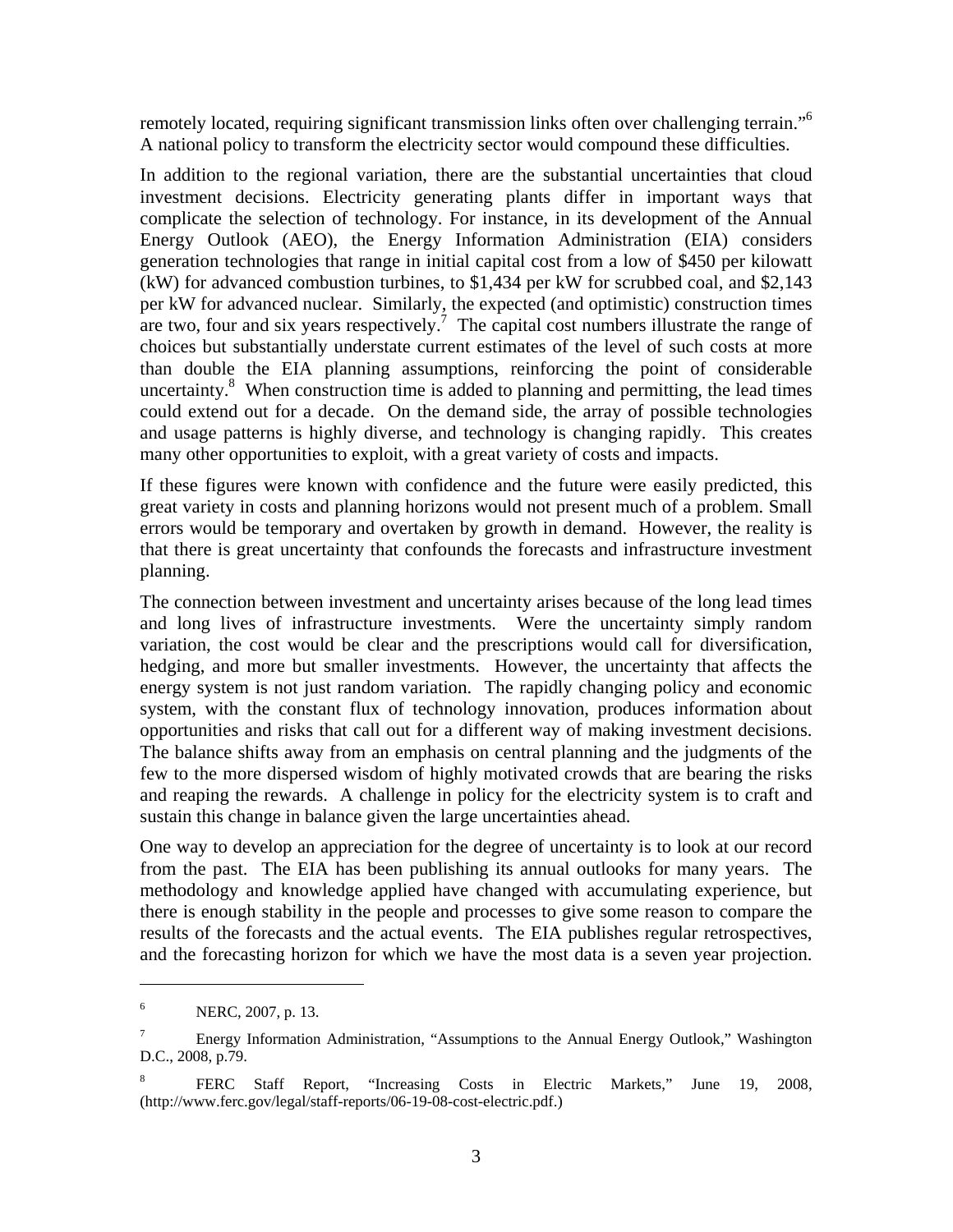Seven years is not a long time in the electricity infrastructure investment cycle, with many decisions that depend on much longer horizon outcomes.

The accompanying figures summarize the EIA record for the seven year forecast error as a percent for key prices and quantities over almost two decades of publication experience. The EIA is highly professional and serious. For those familiar with these matters, the forecast errors are not surprising, and perhaps less than expected. But these errors over a relatively short horizon for prices are considerable, and reflect the difficulty made evident



by the unanticipated rise in prices in 2007-2008 when oil went to \$140 per barrel. For the quantities, there is more stability, but the range of errors is still large and of the same order of magnitude as the forecast infrastructure investment described in the NERC assessments.

A high degree of uncertainty arises in part because of the uncertainty in energy policy going forward, over which the government has some control, and in part because of the inherent unpredictability of economic events.

Concerns with policy uncertainty are easy to find. For example, the pressure to address the challenge of climate change and carbon emissions is building with the expectation that there will be controls and a price on carbon. Since the whole purpose of pricing carbon and controlling emissions is to dramatically change the portfolio of investments, it should not surprise that the policy uncertainty complicates investment infrastructure planning.

A broad analysis of the impacts of policy uncertainty can be found in a recent study conducted by the International Energy Agency (IEA) reviewing the experience in developing electricity markets across the IEA member countries.<sup>9</sup> The comparative experience shows ample evidence that with the right conditions the necessary investments will be made. "Experience to date shows that, with the right incentives and with a stable investment climate, investors are responsive to the needs for new generation capacity. When signals are undistorted in effectively liberalised markets and companies

<sup>9</sup> The IEA member countries are: Australia, Austria, Belgium, Canada, the Czech Republic, Denmark, Finland, France, Germany, Greece, Hungary, Ireland, Italy, Japan, the Republic of Korea, Luxembourg, the Netherlands, New Zealand, Norway, Portugal, Spain, Sweden, Switzerland, Turkey, the United Kingdom and the United States.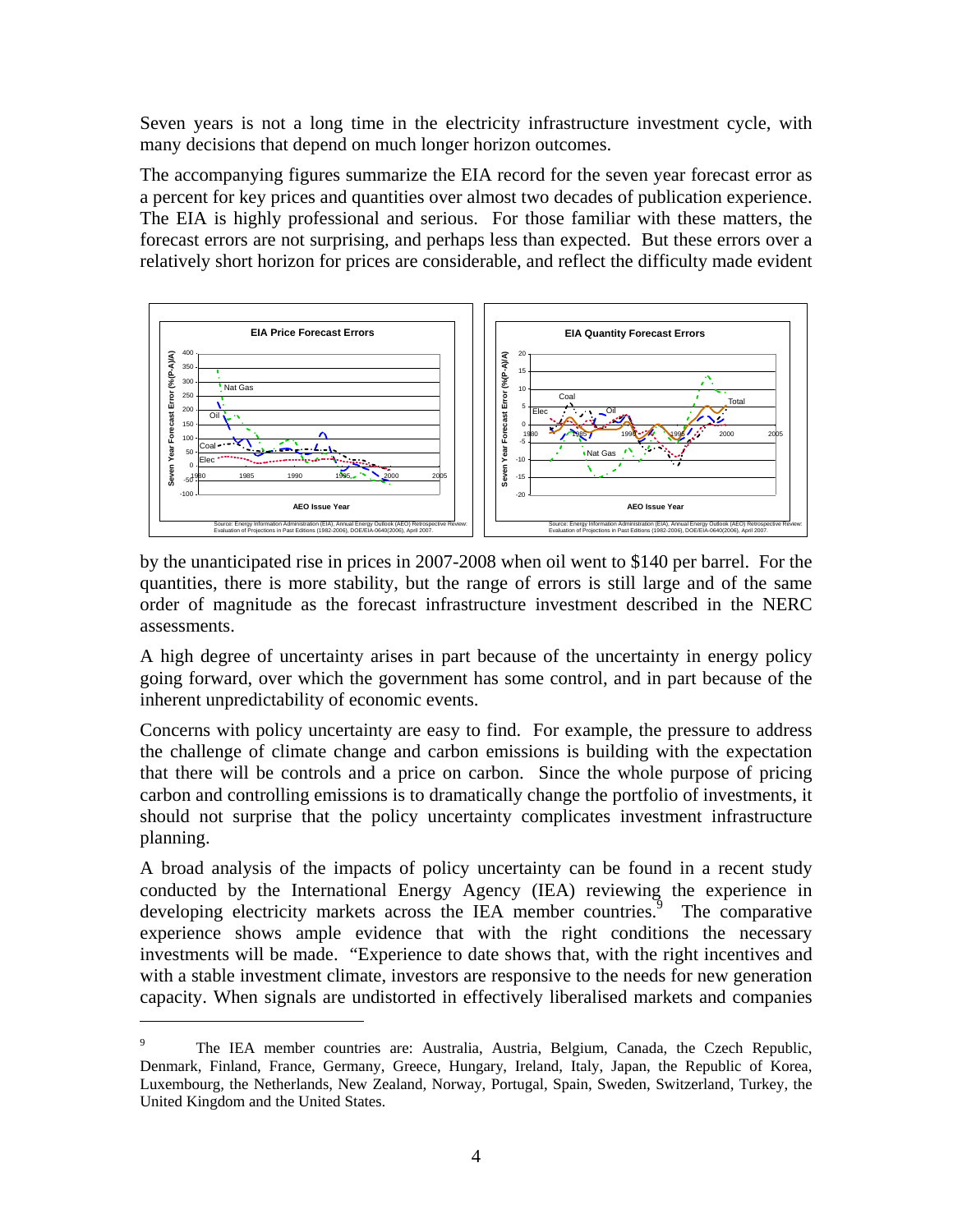have incentives to compete, investors respond to market signals and have so far added new capacity on time." <sup>10</sup> However, the same analysis emphasizes the importance of dealing with the high level of uncertainty confounding investment decisions.

The IEA's extensive comparison across countries and its advice to governments are relevant to the U.S. government and, especially, the Federal Energy Regulatory Commission (FERC) with its responsibility to oversee wholesale electricity markets. The IEA report provides a lengthy analysis to support "key messages" that summarize the conclusions. These summary points include:

- *"Governments must ensure a stable and competitive investment framework that sufficiently rewards adequate investments in a timely manner.*— Considerable investment in new power generation will be required over the next decade to meet increasing demand and replace ageing generation units. Current trends suggest a significant risk of under-investment. Long project lead times and high investment costs, particularly for large base-load units, create a need for government action to reduce uncertainty in the very near term. Efficient use of existing resources is particularly important at this stage, as it allows for lower margins and buys time to meet investment requirements.
- *Governments urgently need to reduce investment risks by giving firmer and more long-term direction on climate change abatement policies.*—Putting a price on greenhouse gas emissions is an effective way to internalize the costs of climate change. Direct financial support for specific technologies, such as renewables and nuclear, should be done at the lowest cost and with marketcompatible instruments. Market-based instruments, such as tradeable obligations systems, have many advantages; direct subsidies, such as tax credits, can also be implemented in ways that are compatible with competitive markets. Nuclear power will only play a more important role in climate change abatement if governments in countries where nuclear power is accepted play a stronger role in facilitating private investment.
- *Governments should pursue the benefits of competitive markets to allow for more efficient and more transparent management of investment risks.*— Competition in well-designed and effectively liberalised markets creates incentives for efficient use of resources and investments in power generation. However, in order to deliver its anticipated benefits, liberalisation requires whole-hearted implementation and long-term commitment by governments. Competition cannot always stand alone. When necessary, governments should pursue intervention in ways that complement the market and facilitate its functioning.
- *Governments need to ensure that independent regulators and system operators establish transparent market rules that are clear, coherent and fair.*— Transmission system operators hold the key to competitive electricity markets and must be effectively separated from generation and retail supply. Unified

<sup>&</sup>lt;sup>10</sup> International Energy Agency, Tackling Investment Challenges in Power Generation in IEA Countries: Energy Market Experience, Paris, 2007, p. 13.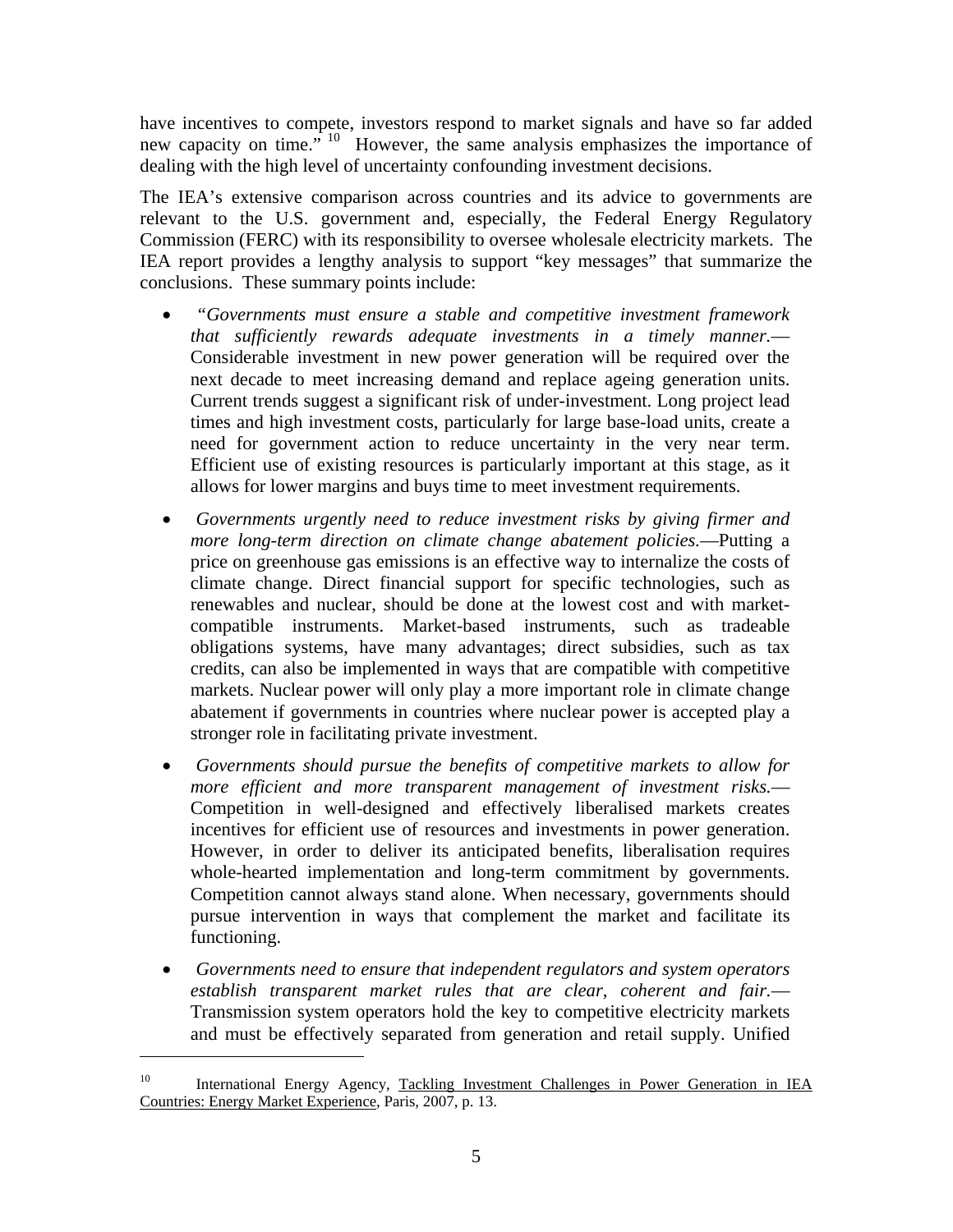regulation and unified system operation should be pursued as tools to facilitate dynamic trade across borders and efficient sharing of reserves.

- *Governments must refrain from price caps and other distorting market interventions.*—Wholesale electricity prices are inherently volatile and price spikes are an integral part of a competitive market. Price caps, regulated tariffs that undercut market prices, and direct market intervention seriously undermine market confidence, jeopardising efficiency and reliability. Governments can best address systemic market power abuse by: improving market design; strengthening competition law and competition regulators; and diluting the dominance of large players. Demand response constitutes an essential but still poorly exploited resource, and must receive specific attention in the development of market design and regulation. Increased installation of better metering and control equipment could considerably strengthen potential demand response resources. Capacity measures may be necessary if price caps are imposed. However, they are not a preferred solution to address market power and can easily become a barrier for the development of a robust market.
- *Governments must implement clearer and more efficient procedures for approval of new electricity infrastructure.*—Delays caused by slow licensing and inefficient approval procedures frustrate markets, and are serious barriers to timely investment. Governments must rebalance competing interests in favour of new electricity system infrastructure and offer clearer and more efficient approval procedures, preferably centred on one approval body. Timelines for approval processes must be clear and established in advance. Fast and efficient licensing is particularly important for new nuclear power plants which face very high risks as well as long planning and approval process. Early public debate is essential for the acceptance of necessary new infrastructure."<sup>11</sup>

Government can do something to reduce if not eliminate policy uncertainty. There is less that government can do to address the inherent uncertainty in economic events. Here, the issues center on who should decide and how decisions should be made, through planning or through markets, and how risks should be allocated, to captive customers or to market investors, to best address the many choices and the complications induced by the uncertainties.

Except for the climate change policy decision, under current United States laws and regulations, FERC has primary responsibility for setting and regulating the policies and practices needed to follow through on the IEA recommendations. Translating the general principles into practical rules and policies presents a major agenda for FERC.

A central problem for infrastructure investment is dealing with uncertainty and allocating the associated risks. The uncertainty is so large that it may be the most important variable, more than the forecasted central values. In addressing this decision and regulatory framework, a review of the electricity restructuring transition provides the

<sup>&</sup>lt;sup>11</sup> International Energy Agency, 2007, pp. 15-25.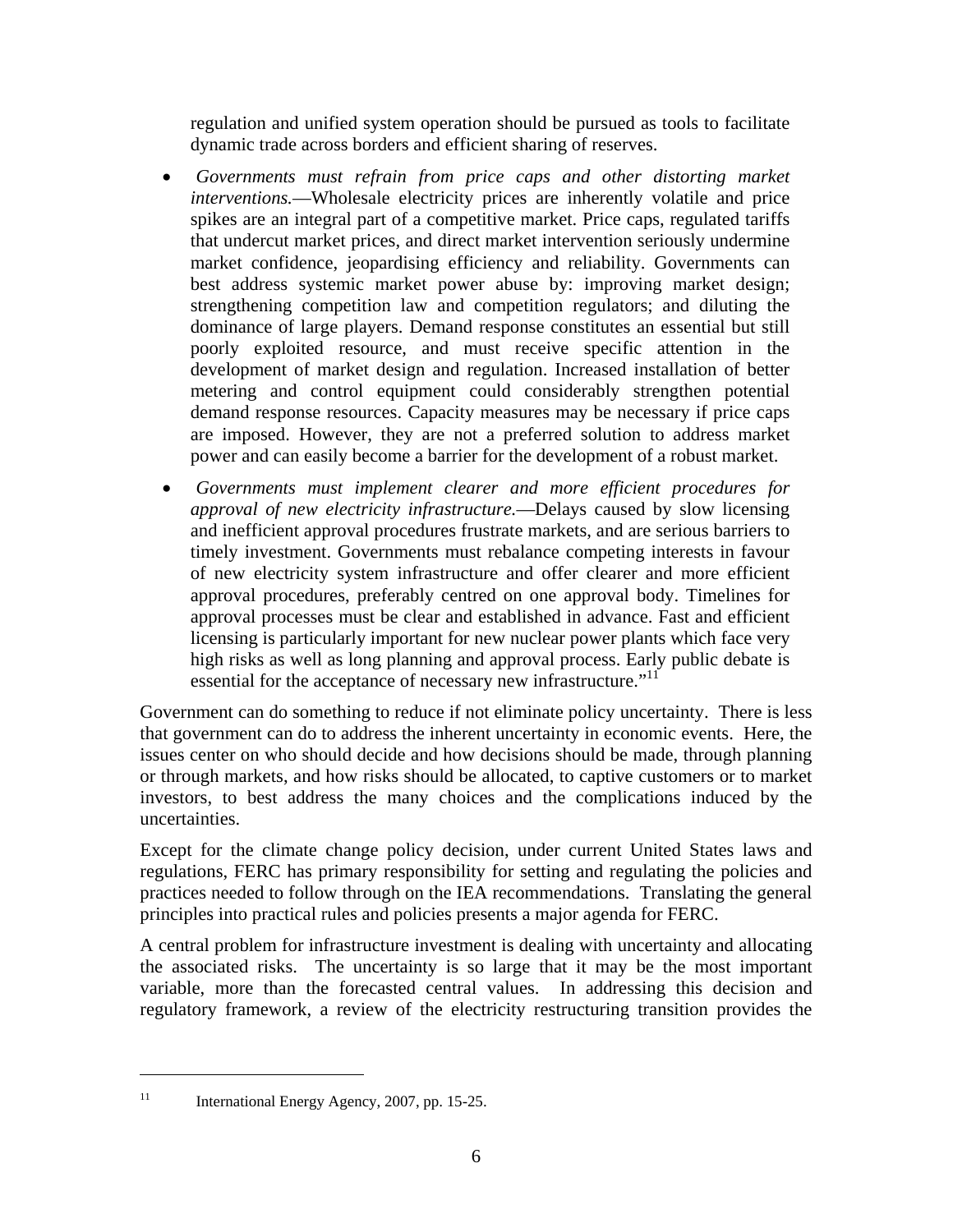setting for translating the key messages from the IEA that apply to the actions of government in the United States to advance the framework for infrastructure investment.

# **Electricity in Transition**

1

The electricity sector has been experiencing a major restructuring of its infrastructure, institutions and choices. The old model was built around the principle of monopoly franchise with a regulatory structure that assumed a high degree of vertical integration and a reasonable degree of certainty. For decades following the consolidations associated with Samuel Insull in the early twentieth century, electricity companies built and operated their own infrastructure in the form of generating plants for producing power, high voltage transmission lines for moving power, and distribution wires for connecting with customer loads. Customer service was for full requirements, meaning that all electricity power and associated services were provided in a bundle by the electricity company. Customers had little or no choice as to who supplied their power. In exchange for this monopoly franchise, under the Insull framework electricity companies accepted extensive price and service regulation that controlled the rates charged to customers to reflect regulators' judgments about reasonable cost recovery and appropriate returns on capital invested.

The electricity system was never quite as simple as this stylized outline. There were always variations in the form of municipal and public power companies that differed from the investor owned utilities. But in its essence the combination of natural monopoly, vertical integration, full requirements service and rate regulation provided the template for industry organization. This framework had important implications for infrastructure investment. Primary responsibility for deciding on the pace and scope of infrastructure investment rested with the vertically integrated utility which had an obligation to serve the full requirements of its customers. The decisions made by management built on a central planning process that attempted to look long-term and invest ahead of growing demand for electricity. Regulators would review investments after the fact to judge the reasonableness of the expenditures and allow the costs of the new infrastructure to be included in the "rate base" that determined the prices charged to the final customers.

This system worked extremely well for many decades, with rapidly growing use of electricity coupled with declining average costs and rates. For the four decades before 1970, nominal electricity prices were declining or roughly level, and real prices were falling. Demand growth was large and predictable, averaging over 8% per year.<sup>12</sup> In retrospect, we attribute this happy outcome to the combined effects of technology improvements, exploitation of economies of scale and scope, and relatively predictable costs and technology. Regulators were in the position of approving expanded investments that would lower average costs and produce stable nominal and generally declining real prices for electricity.

<sup>&</sup>lt;sup>12</sup> Electric Utility Systems Engineering Department of the General Electric Company, Electric Utility Systems and Practices, ed. Homer M. Rustebakke, 4th ed., Chapter 1, "The Electric Utility Industry," Wiley & Sons, Inc., New York, NY, 1983, p. 4.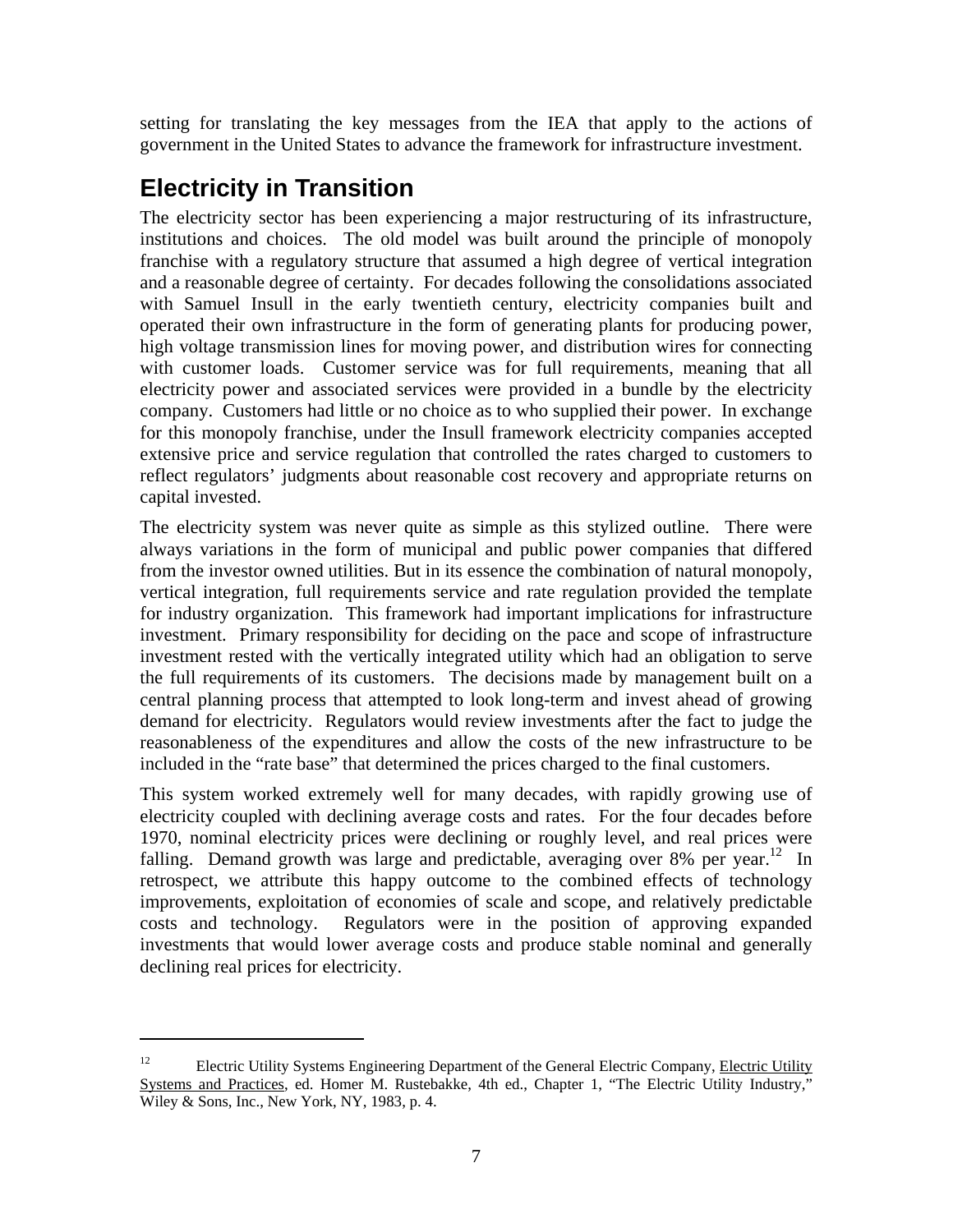As summarized in the accompanying figure, the story changed in the 1970's. There appeared to be an exhaustion of the economies of scale that made new investment

cheaper. Fuel prices rose in response to the oil price shocks and related energy crises that began with the first Arab oil embargo in 1973. Nuclear power plant costs started to rise and there were growing delays in plant completion, adding even greater costs and putting more pressure on the electricity industry. The results produced a reversal in the long-term trend in electricity prices. Both nominal

 $\overline{a}$ 



and real electricity prices started to climb, with real electricity prices up more than fifty percent by the early 1980s. The nuclear accident at Three Mile Island in 1979, and the 1983 default on the bonds of the Washington Public Power System foreshadowed even further technical and financial problems that would unsettle the previously stable electric power system.13 Thus began a period of turmoil and extended transition for customers, electricity companies, and their regulators.

There were two important implications for the framework for infrastructure investment. First, the easy days of adding new investments to rate base that lowered average costs were replaced by the need for regulators to approve increases in electricity rates, and this produced a new era of challenges and cost disallowances. No longer could the utility company be sure that the costs of major investments would be fully recognized and recovered. The resulting financial distress for many companies fundamentally changed the incentives and the willingness to invest in new infrastructure.

Second, the locus of decisions began to change. Before, planners at the electric utility companies made the choices for the generation, transmission and distribution portfolio of investments. The role of government centered on regulation of the resulting prices charged to the franchise customers. But legislation such as the Public Utility Regulatory Policies Act of 1978 (PURPA) began a gradual change in this division of

<sup>&</sup>lt;sup>13</sup> On March 28, 1979, the Three Mile Island Unit 2 (TMI-2) nuclear power plant near Middletown, Pennsylvania suffered a partial core melt. Nuclear Regulatory Commission, Annual Report - 1979, NUREG-0690, Washington DC. In 1983 Washington Public Power Supply System defaulted on \$2.25 billion of bonds due to inability to complete five nuclear reactors. "It was the largest municipal bond default in U.S. history." David Mhyra, Whoops!/WPPSS: Washington Public Power Supply System Nuclear Plants, McFarland, 1984, p. 1-2.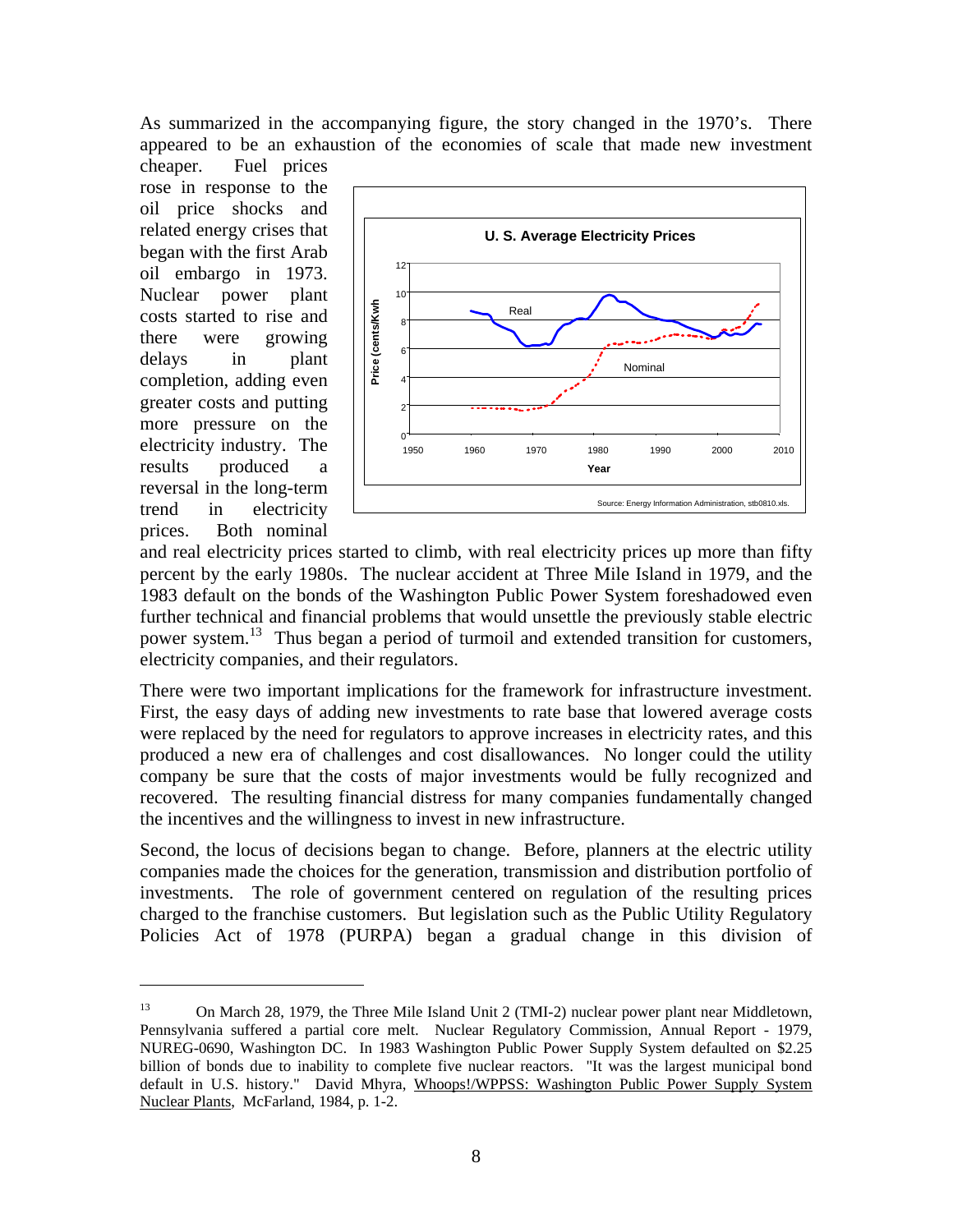responsibilities.14 Under Section 210 of PURPA, electric utilities were required to purchase power from "qualifying facilities" (QFs) at a price based on an administrative estimate of the utility's avoided costs. Although seen initially as a modest intervention to give a boost to the small power plants and cogenerators that made up the QFs, the PURPA provisions and related initiatives in New York and California had a profound effect. As intended, the response from the competitive new entrants in small power and cogeneration demonstrated that they were more than capable of building and operating power plants. As not intended, the experience demonstrated that government planners were fully capable of selecting high cost new investment that compounded the problems of the industry.15 The planners' avoided cost estimates were so high that they produced both too much new supply and too great an increase in total costs. By the early 1990s, the first phase of the electricity transition had solidified an interest in finding some other way to organize the industry, drive decisions, assign risks, and govern expansion of the electricity infrastructure.

A new approach came on the scene following from the experience in other industries and other countries. The natural monopoly argument, at least for electricity generation, was overtaken by events. With no new economies of scale, and with the growth of the QFs, it became plausible to argue that electricity generation need not be treated as a natural monopoly. Opening the electricity market to competition seemed possible and would provide an alternative means to monopoly and regulation to enforce efficient investment and operating decisions. Although this argument applied directly to wholesale competition and the production of bulk power supplies, similar arguments were applied to retail competition and creation of customer choice with unbundled energy services.<sup>16</sup>

The new idea was that like airlines, trucks and natural gas, complete regulation of vertically integrated monopoly franchise electricity operations was not necessary, and a better way would be to shift more towards relying on competition in electricity markets. The next phase in the electricity transition began at the Federal level with the Energy Policy Act of 1992 (EPAct92) and the introduction of wholesale competition.<sup>17</sup> Although EPAct92 explicitly excluded Federal preemption to extend competitive markets to retail customers, states from California to Massachusetts undertook various initiatives to unbundle generation, transmission and retail supply in parallel with Federal actions to expand competition in the wholesale electricity market. The provisions of EPAct92 had profound effects. The law expanded the scope of QFs by creating a new class of exempt wholesale

<sup>&</sup>lt;sup>14</sup> Public Utility Regulatory Policies Act of 1978, 16 U.S.C. § 2601 et seq.

<sup>&</sup>lt;sup>15</sup> In 1981, New York law required payment of six cents per kilowatt-hour (\$60/MWh) for QF power; N.Y. Pub. Serv. Law Section 66-c.1. In California, the QF "standard offer" solicitations at avoided costs were so oversubscribed that the California regulators sought coordinated procurement through the "Biennial Resource Plan Update" (BRPU) which required utilities to put their planned new generation out to bid. In the end, the regulators never approved new plant construction in the BRPU proceeding; Southern California Edison Company, et al., (1995) 70 FERC ¶ 61, 215, at p. 61,677. The collapse of the BRPU process played a prominent role in the move to reform electricity regulation in California.

<sup>&</sup>lt;sup>16</sup> Energy Information Administration, The Changing Structure of the Electric Power Industry 2000: An Update, DOE/EIA-0562(00), Washington DC, October 2000.

<sup>&</sup>lt;sup>17</sup> Energy Policy Act of 1992, Public Law 102-486.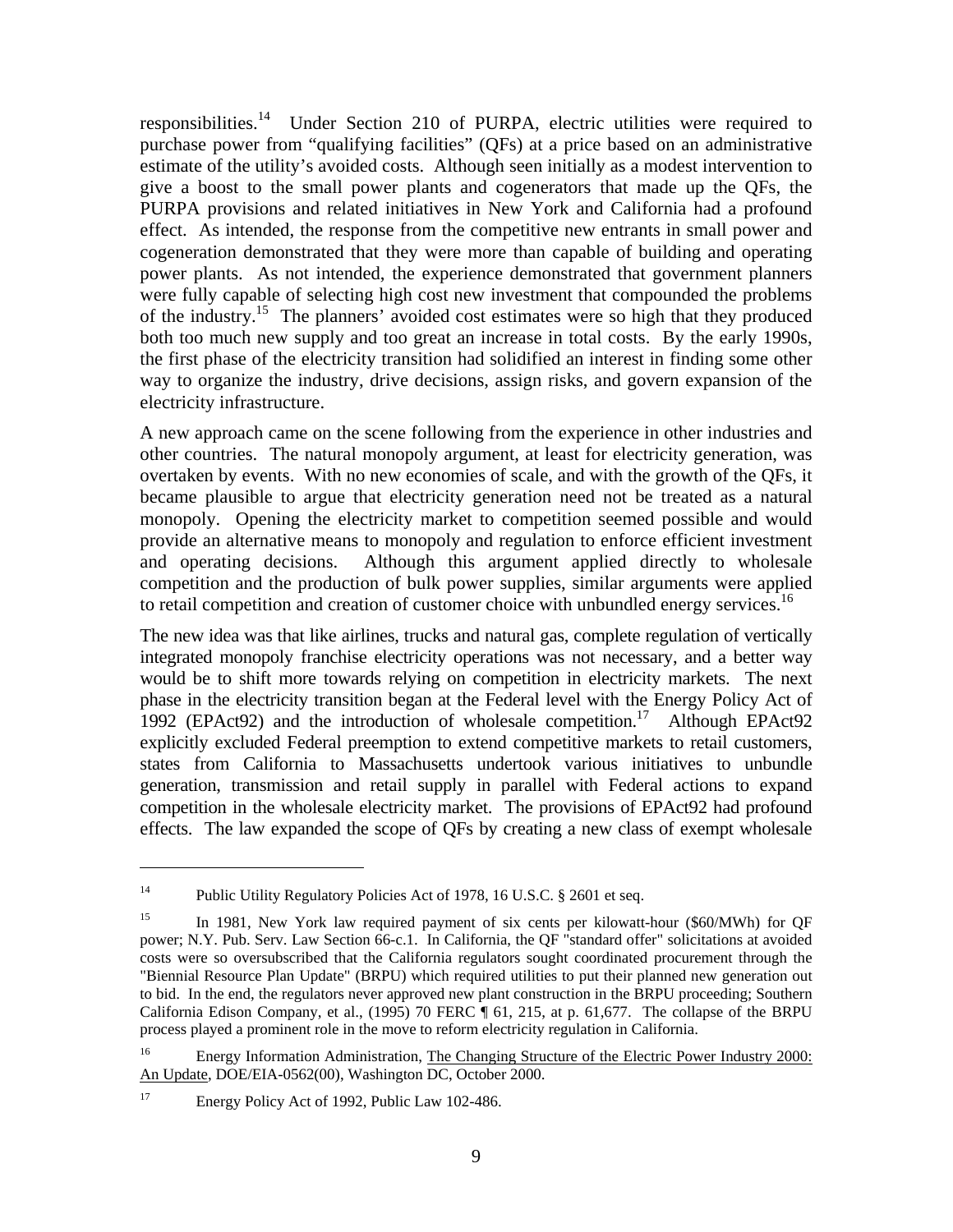generators (EWG), essentially power producers that could be either independent or affiliated with traditional utilities, but would be spared the usual restrictions under the regulations for utility holding companies.<sup>18</sup>

Most importantly, acting under EPAct92 authority FERC required existing electric utilities to eliminate undue discrimination and give third parties access to their transmission systems in order to facilitate wholesale trading and competition. Since in each region there is only one interconnected grid, it was clear that transmission services retained the features of a natural monopoly. Competition in generation and supply could not work without access to the grid and the ability to arrange transactions between producers and customers. Support of wholesale electricity market competition and transmission open access became national policy. However, implementing the abstract notions involved more than was anticipated.

# **Coordination for Competition**

 $\overline{a}$ 

Passage of EPAct92 launched an extensive process of analysis and new regulatory initiatives to translate the abstract notions of open access and support of competitive markets into a workable set of new arrangements that would govern investment and operations. The largely unexpected result was that provisions requiring open access to the transmission grid to support wholesale market competition would fundamentally transform the regulatory and institutional structure of the electricity system.

Unbundling with eventual sale or separation of generating plants owned by existing electric utilities was simple in concept but difficult in practice. Following the reversal of the increase in other fuel prices in the 1980s, and widespread excess capacity in part because of the entry of QFs and reduced growth in electricity demand, the perception in many parts of the country was that the existing fleet of generating plants was uneconomic. A simple jump to open competition would drive down wholesale prices and leave the existing assets economically "stranded." This is a long story. During the days after passage EPAct 92, most policy discussion was about who would bear the costs of the stranded assets. In effect, although with different rules applied in nearly every state that undertook a major restructuring, the result was that the costs were shared with the greater portion born by customers. Whatever the merits of the sharing of stranded costs, the lesson for today is less about the allocations to different groups and more about the form of that allocation. In important cases, from California to Maryland, the structure of the rate deal was a long-term fixed price arrangement that was disconnected from the evolving market. Later when prices in the market rose, typified by the electricity crisis in California in 2000-2001, the structure of the rate deal was unsustainable. The political problems that followed illustrated the dangers of constructing an imbalance between markets and regulation. The unintended consequences were severe and almost fatal for the restructuring policy.

The ubiquitous and poorly understood role of transmission system operations presented an unusual and unexpected challenge. Unbundling of generation seemed conceptually

<sup>&</sup>lt;sup>18</sup> Public Utility Holding Company Act of 1935, Public Law 74-333 (PUHCA). The law provided for regulation under the Securities and Exchange Commission, and was an earlier reform designed to restrict the activities of utility holding companies. PUHCA was repealed with Energy Policy Act of 2005.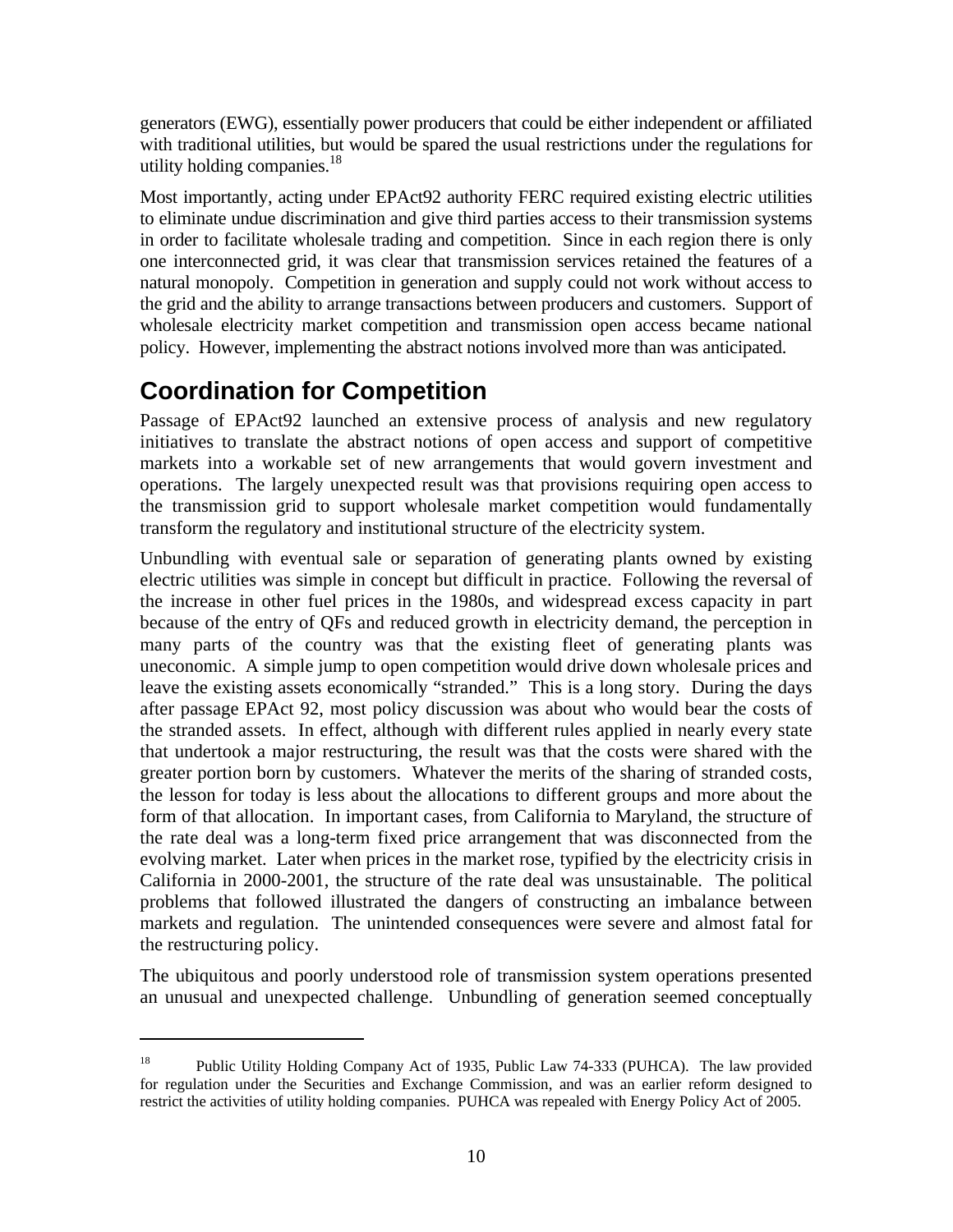simple and straightforward. Less obvious was how to provide open access to the transmission grid. The states were responsible for the most important initiatives restructuring the ownership and reallocating the risks for generation infrastructure. However, the mandates of EPAct92 gave the Federal government responsibility to define the rules of transmission open access, with the bulk of the activity at FERC. There began an odyssey that was still incomplete more than a decade later. Through an extensive round of hearings and rulemaking processes, FERC examined most of the major issues that would determine the rules of open access. The core problem was deeply rooted in the nature of the transmission grid. As is often the case in policy development, a commonly held belief turned out to be seriously untrue. In this case, the false assumption was that there was a simple way to define a path in the transmission network along which power could be delivered from customer to generator, the so-called "contract path." If this were true, setting up the rules for open access wholesale market competition would have been relatively simple, possible emulating the rules that FERC had previously developed in the natural gas market. But if not true, FERC would need something else that might require a more radical change in institutions.

In its landmark Orders 888 and 889, promulgated in 1996, FERC produced a careful documentation and analysis of the dilemma.<sup>19</sup> As explained in Order 888, the "contract" path" was a fiction at odds with actual operation of the transmission grid, where power actually flowed on every parallel path and every individual transaction could have a material affect on other transactions. However, FERC could see no available alternative and proceeded to adopt open access rules based on the fictional foundation of the contract path.<sup>20</sup>

When there is a vertically integrated monopoly, it matters only a little when the explicit rules for one part of the vertical chain do not conform to reality, because the monopoly has little incentive to act in ways that conform to the rules but are counterproductive in the whole. However, in the unbundled system without full vertical integration, the whole point of the system is for many different decision makers to act in response to the incentives in the sector, advancing the performance of the whole while seeking their own balance of profit and risk. It was clear that Order 888 and the contract path model would create chaos in a true open access market. In the event, NERC immediately implemented ad hoc transmission loading relief measures to undo the Order 888 schedules, but the NERC rules were widely recognized as inefficient. $21$ 

<sup>&</sup>lt;sup>19</sup> Federal Energy Regulatory Commission, Order No. 888, Docket Nos. RM95-8-000 and RM94-7-001 "Promoting Wholesale competition Through Open Access Nondiscriminatory Transmission Services by Public Utilities; Recovery of Stranded Costs by Public Utilities and Transmitting Utilities," Final Rule issued on April 24, 1996. " Open Access Same-Time Information System (formerly Real-Time Information Networks) and Standards of Conduct," FERC Order 889, Final Rule, Washington, DC, April 24, 1996.

<sup>&</sup>lt;sup>20</sup> For further discussion, see William W. Hogan, Electricity Market Restructuring: Reforms of Reforms," Journal of Regulatory Economics, Kluwer Academic Publishers, Vol. 21, No. 1, 2002, pp. 103- 132.

<sup>21</sup> Rajesh Rajaraman and Fernando L. Alvarado, "Inefficiencies of NERC's Transmission Loading Relief Procedures," Electricity Journal, October 1998, pp. 47-54.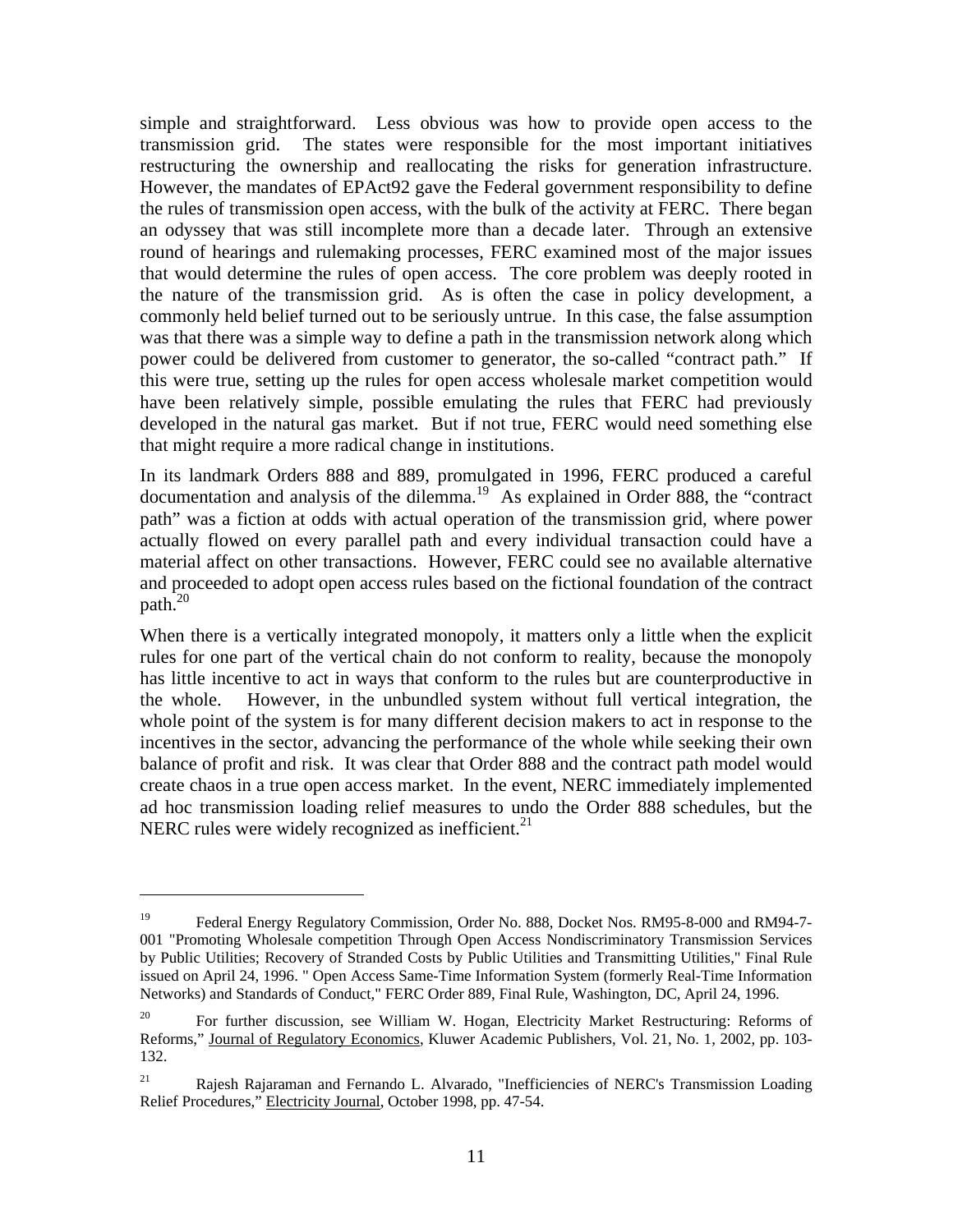The response across the country followed two basic approaches, and divided the country into two types of electricity systems. For most of the country, there was a major effort to organize markets in a completely different way. The basic idea was that a large region would recognize the strong interactions among the participants and create an Independent System Operator (ISO) or a Regional Transmission Organization (RTO) to handle all of the real time and some of the longer term activities in providing transmission services.<sup>22</sup> The market distinctions between RTOs and ISOs are not material here, and they can be treated as the same structure. After some experimentation, and the failure of the all alternative market designs, these organized markets under RTOs settled on the framework of an organized spot market using a bid-based, security-constrained, economic dispatch with locational marginal prices as the market foundation and substitute for the contract-path model. By 2007, all the RTOs in the United States were either already using or were converting to the essential elements of this framework.

As summarized by the IEA in its review of market experience across its member countries, "[L]ocational marginal pricing (LMP) is the electricity spot pricing model that serves as the benchmark for market design – the textbook ideal that should be the target for policy makers. A trading arrangement based on LMP takes all relevant generation and transmission costs appropriately into account and hence supports optimal investments."<sup>23</sup> The operation of these markets by the RTOs is the essential ingredient that allows for competition and provides open access to the transmission grid. Through these markets, the RTO provides coordination for competition, allowing participants to arrange contractual commitments without producing energy schedules and an associated power dispatch disconnected from reality. The RTO market captures the interactions among the

many market participants and prices them accordingly. Furthermore, the existence of the RTO market provides the framework to create workable Financial Transmission Rights (FTRs) that substitute for the unworkable physical transmission rights of the fictional contract path model.

The development of RTOs

 $\overline{a}$ 



was impressive in its speed and scope. "These ISOs and RTOs serve two-thirds of electricity consumers in the United States and more than 50 percent of Canada's population."<sup>24</sup> Outside of the organized markets served by the RTOs, which covers a

 $22$  Federal Energy Regulatory Commission, "Regional Transmission Organizations," Order No. 2000, Docket No. RM99-2-000, Washington DC, December 20, 1999.

<sup>23</sup> International Energy Agency, 2007, p. 116.

 $24$  See ISO/RTO Council web page at www.isorto.org.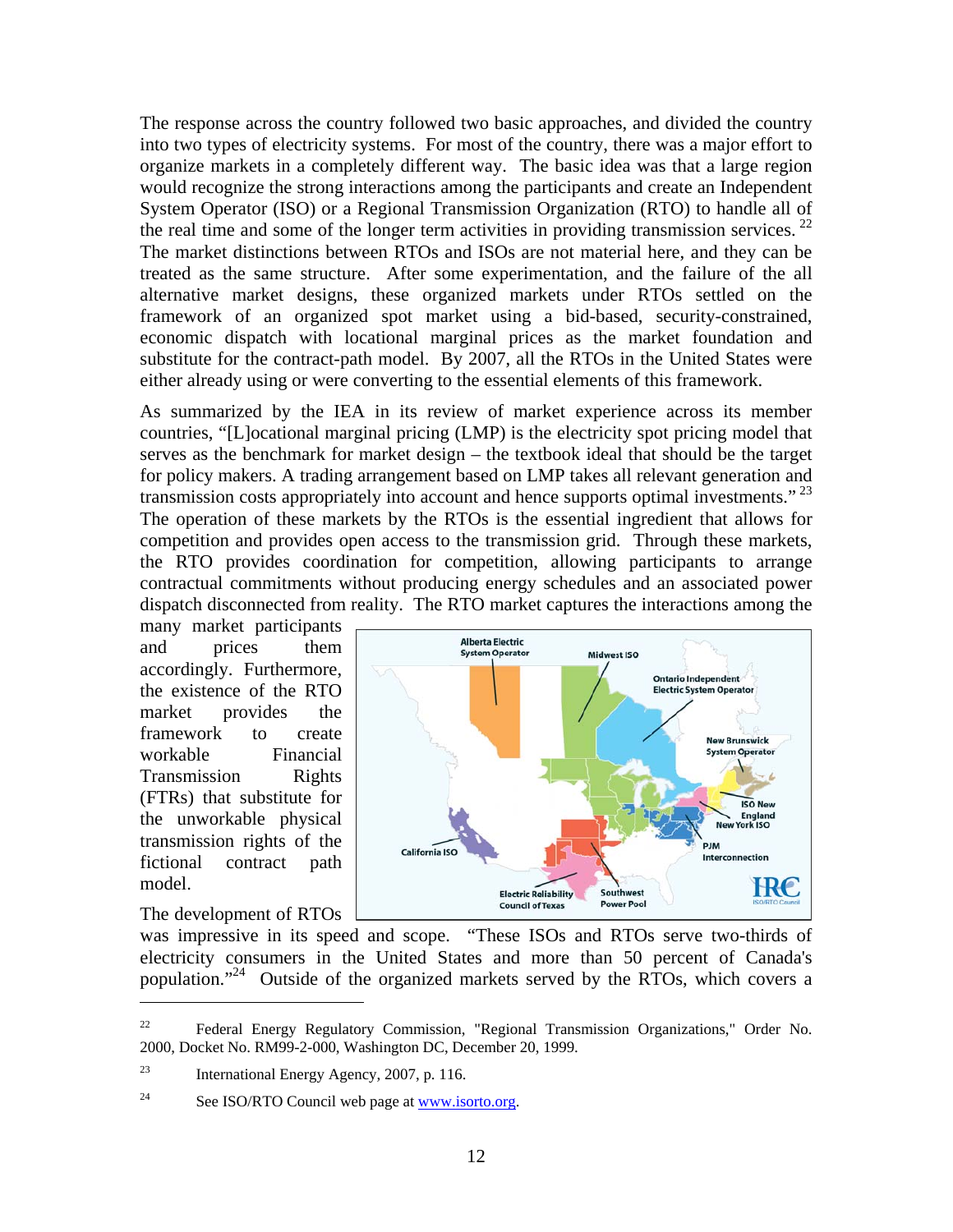large geographic area but a smaller part of the total economy and electricity system, the structure remains much as before with vertical integration or contractual arrangements between utilities and large public providers like the Tennessee Valley Authority in the Southeast and the Bonneville Power Administration in the Northwest.

The transformation of the organized wholesale markets was a major change in structure and market institutions that answered the unanswered questions in Order 888. The RTO experience illustrates a virtuous interplay between regulation and market design. The RTO structure is a creature of regulation, recognizing that a few critical activities essential for reliability must be centralized under monopoly control of the system operator. But the regulations and the structure are designed to internalize the problems that cannot be addressed by decentralized market decisions, dealing primarily with transmission interactions, while leaving substantial flexibility for operating and investment choices made by market participants responding to incentives and diverse views about risks and uncertainties.

Full implementation of the RTO markets designs remains a work in progress. But the preservation of the traditional structure in the rest of country presents a continuing challenge for the principles of open access. And there are more than a few difficulties in addressing the issues that arise at the seams between these various regions.

After much experimentation and lengthy debate, Congress revisited the issues of competition in the Energy Policy Act of 2005 (EPAct05). <sup>25</sup> This created important new authorities for FERC, such as making mandatory compliance with reliability rules that had been voluntary for decades. Voluntary compliance was plausible (but not guaranteed) under the old oligopoly, but mandatory rules were necessary in the environment of a competitive market. Furthermore, to improve planning and infrastructure development, as well as to address continuing problems of open access outside the RTOs and organized markets, FERC pursued further rulemakings to deal with transmission access and infrastructure expansion.<sup>26</sup>

This substantial transformation of organized electricity markets remains controversial. Partly as a result of the reaction to the California crisis of 2000-2001, and partly in response to the effects of the increase in all energy prices, there has been a continuing debate about the efficacy of electricity restructuring in general and RTOs in particular. Some criticize RTOs and suggest alternative market approaches.<sup>27</sup> Others add to the accumulating evaluations of the benefits of RTO markets.<sup>28</sup> FERC will continue to be a

<sup>&</sup>lt;sup>25</sup> Energy Policy Act of 2005, Public Law 109-58

<sup>&</sup>lt;sup>26</sup> Federal Energy Regulatory Commission, Order 890, Docket Nos. RM05-17-000 and RM05-25-000; Order No. 890, "Preventing Undue Discrimination and Preference in Transmission Service," Issued February 16, 2007. Order 890-A, Docket Nos. RM05-17-001, 002 and RM05-25-001, 002, Issued December 28, 2007. Order 890-B, Docket Nos. RM05-17-003 and RM05-25-003, Issued June 23, 2008.

<sup>&</sup>lt;sup>27</sup> American Public Power Association (APPA), "Consumers in Peril Why RTO-Run Electricity Markets Fail to Produce Just and Reasonable Electric Rates," Washington, DC, February 2008.

<sup>&</sup>lt;sup>28</sup> Scott M. Harvey, Bruce M. McConihe and Susan L. Pope, "Analysis of the Impact of Coordinated Electricity Markets on Consumer Electricity Charges," November 20, 2006 (revised June 18, 2007) and can be accessed at http://www.lecg.com/files/upload/AnalysisImpactCoordinatedElectricityMkts.pdf.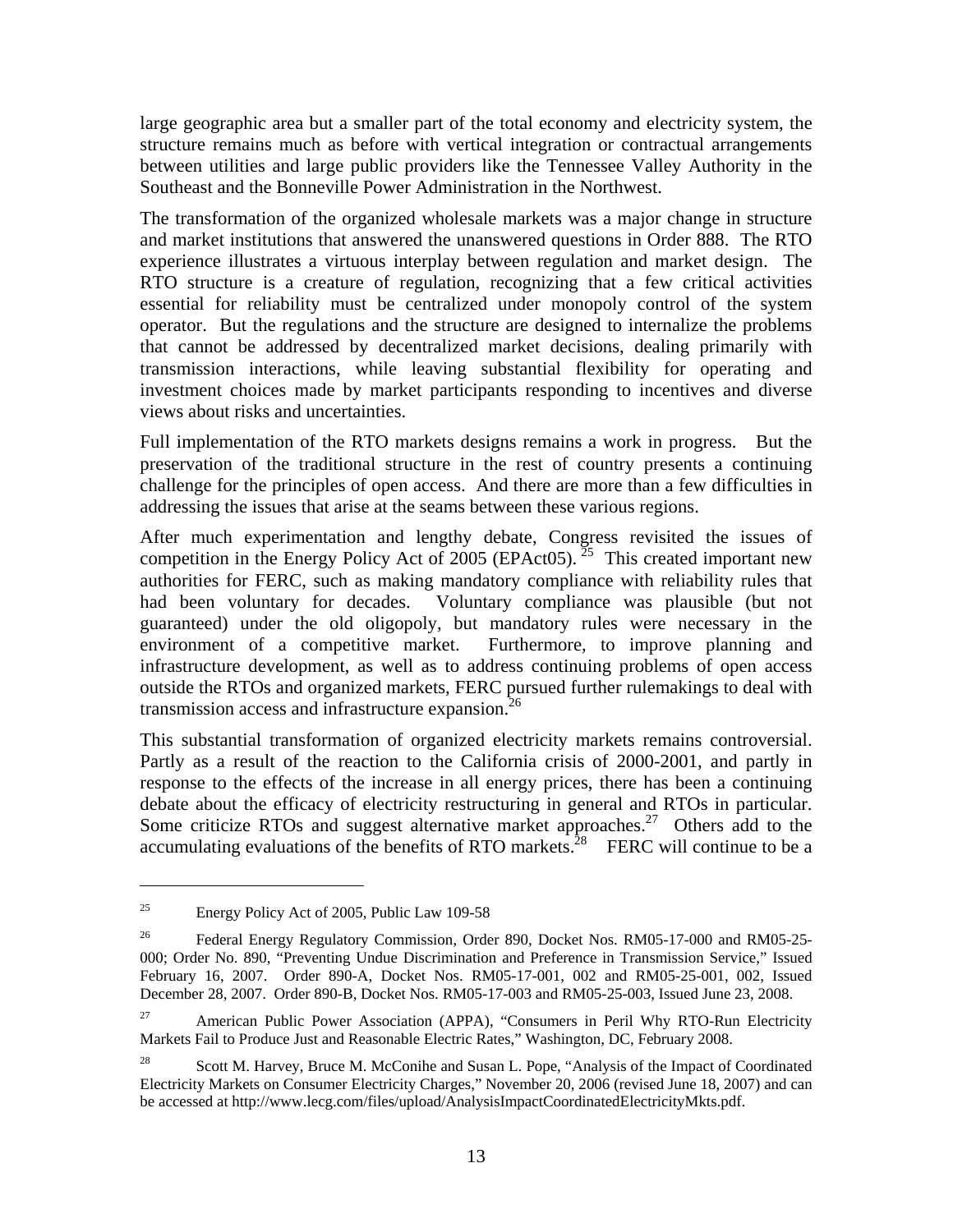major venue for these debates, so the issue is relevant to the agenda for action going forward.

Here there are two arguments that get entangled and confounded. First, there is the effectiveness of electricity restructuring compared to the alternative of the monopoly utility structure it was intended to replace. This is an important question on its own and the evaluation should depend primarily on how the change affected investment decisions and innovation. Changes in operating practices with a given infrastructure are important, but unlikely to dominate the comparison. The big impact should be in changed investment choices for generation, transmission and load. The impacts here take time to unfold, and it would not be an easy matter to restore the monopoly structure.

Second is the question of how to design and regulate the market given the decision to implement electricity restructuring and change the locus of decisions more towards the decentralized market. Here there is now a great deal of information about what works and what does not work.

The centerpiece maintains a focus on open access and non-discrimination in transmission services as laid out as the objective in Order 888. Outside the organized markets and RTOs, the task remains largely unfinished. Inside the organized markets and RTOs, the task is mostly complete. Moreover every proposed alternative to the now accepted market design has been tried and found wanting. For example, a good way to put consumers in peril would be to follow recommendations such as those offered by the APPA.<sup>29</sup> This and similar calls to unravel RTOs would result in unworkable designs that might not even perform basic functions needed to support bilateral trading or manage congestion at least cost. The recommendation to resort to a simple contract-path scheduling system, with restrictions on RTO coordinated markets, merely recycles the failed Enron initiatives of the past.  $30<sup>30</sup>$ 

The ignorance of history reflected in these reform proposals may be unwitting. But the failure to explain how bad market designs would address the problems that coordinated RTO markets handle illustrates the dangers of regulation disconnected from reality. The costs of the market design mistakes have been substantial. They could have been avoided, and certainly do not have to be repeated. On the restructuring path, the emphasis should be on care in constructing regulations and market design to reflect the realities of how the system operates, and how market participants respond to incentives.

The accumulated effect of these many developments reinforced the commitment to create a new regulatory structure and rules to support open access and competitive markets. In reviewing the process, FERC has emphasized both the commitment and the challenge:

"While competitive markets face challenges, we should acknowledge that competition in wholesale power markets is national policy. The Energy Policy Act of 2005 embraced wholesale competition as national policy for this country. It represented the third major federal law enacted in the last 25 years to embrace

 $^{29}$  APPA, "Consumers in Peril ...,", pp. vii-viii.

<sup>&</sup>lt;sup>30</sup> William W. Hogan, "An Efficient Bilateral Market Needs A Pool," California Public Utility Commission Hearings, August 4, 1994, San Francisco, CA, available at www.whogan.com.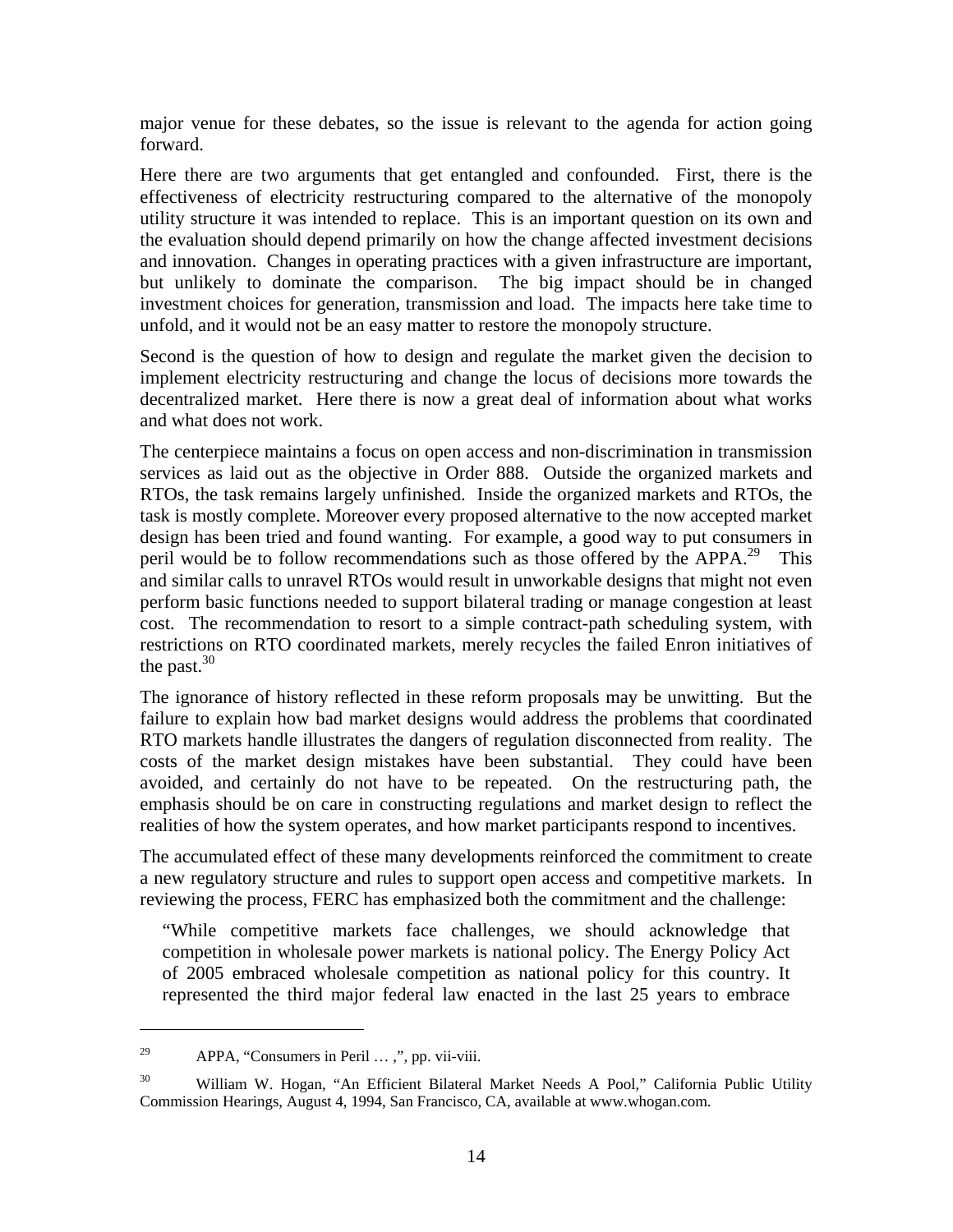wholesale competition. To my mind, the question before the Commission is not whether competition is the correct national policy. That question has been asked and answered three times by Congress.

If we accept the Commission has a duty to guard the consumer, and that competition is national policy, our duty is clear. It is to make existing wholesale markets more competitive. That is the heart of this review: to not only identify the challenges facing competitive wholesale markets but also identify and assess solutions."<sup>31</sup>

In 2009 the agenda for electricity markets will include at least two main strands. First, there is the unfinished task of meeting the necessary conditions for transmission open access outside the organized markets of RTOs. For instance, one litmus test is providing open access to real-time economic dispatch for balancing markets, which is available in the organized RTO markets but not outside the RTOs.<sup>32</sup> Second, there is the continuing challenge in the organized markets of refining the market designs and addressing remaining problems that can be of particular importance in the development of electricity infrastructure.

## **Regulation, Markets and Investment**

 $\overline{a}$ 

Electricity restructuring has never been about deregulation or complete reliance on markets. Given current technology, it is not possible to neglect the requirements of coordination for competition. There is a need for regulation of the remaining monopoly elements of the electricity system, most importantly in system operations, scheduling and dispatch. In a sense, this makes the task harder for regulators. It is one thing to oversee vertically integrated monopolies and judge the reasonableness of operations and investment decisions. It is quite another matter to fashion the rules for many different generators, transmission owners, customers, and the system operator to facilitate reasonable market decisions. And for important cases, market driven investment may be insufficient. In these cases some infrastructure investment decisions may still need to be made by central planners and regulators. The challenge is to formulate rules for making these decisions, rules that must work in conjunction with market choices without the unintended consequence of unraveling the market.

A fundamental task is addressing the uncertainty that confounds investment decisions. As discussed above and as emphasized in the IEA review, there are many elements of policy uncertainty that government can control, at least to an extent, and it is important to establish a workable future regime. However, certainty is not the end in itself, and a workable regime that has staying power over a long period must be compatible with reality of how the system works and with the goal of supporting competition in wholesale power markets.

<sup>&</sup>lt;sup>31</sup> Joseph T. Kelliher, "Statement of Chairman Joseph T. Kelliher," Federal Energy Regulatory Commission, Conference on Competition on Wholesale Power Markets AD07-7-000. February 27, 2007.

<sup>&</sup>lt;sup>32</sup> John D. Chandley and William W. Hogan, "Reply Comments On Preventing Undue Discrimination And Preference In Transmission Services," Comments to Federal Energy Regulatory Commission, Docket Nos. RM05-17-000 and RM05-25-000, September 20, 2006. (www.whogan.com)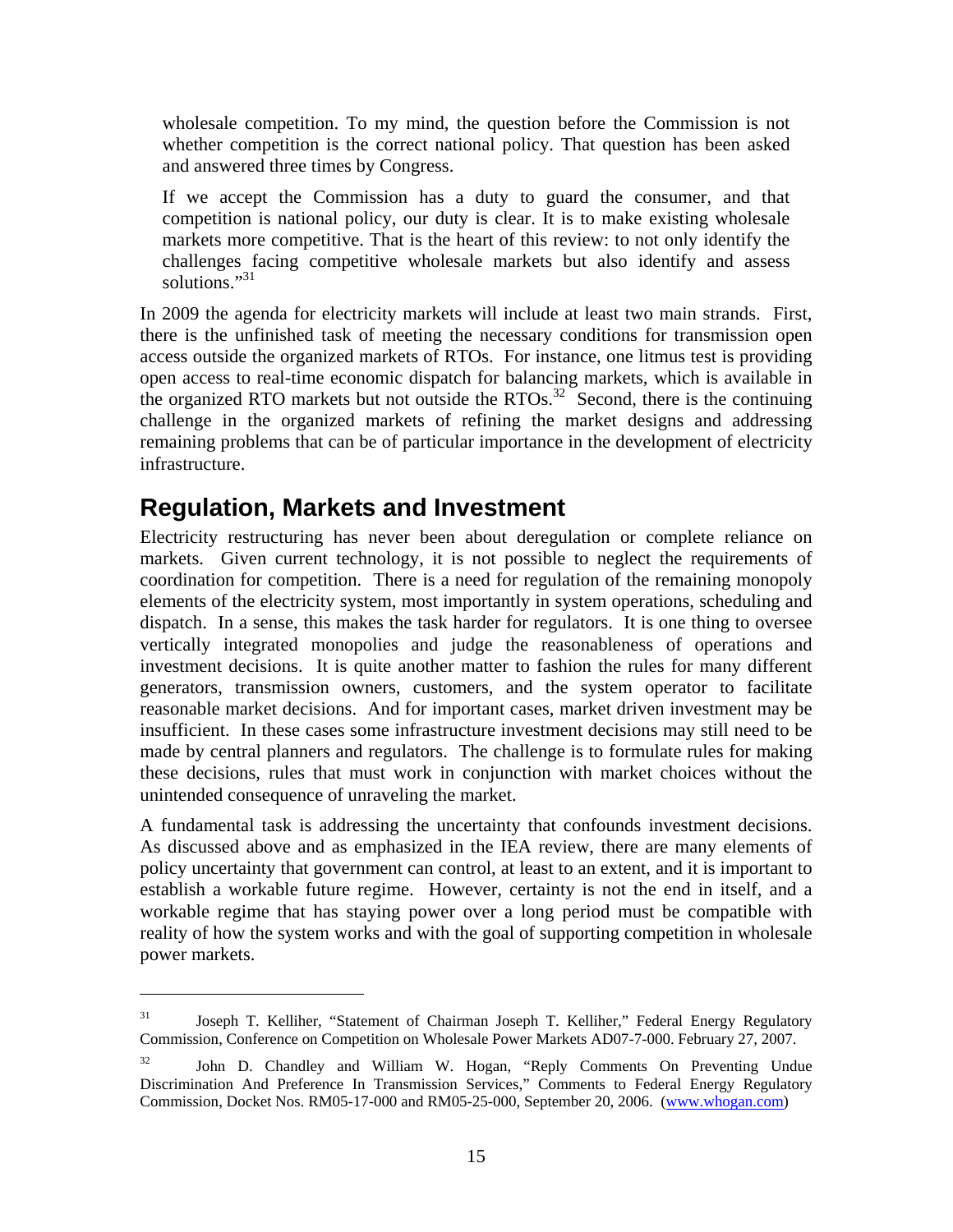The broader government energy agenda includes a variety issues related to climate change policy and development of new resources. The associated tax and incentive polices present their own challenges, and go well beyond the scope of electricity market design and infrastructure investment rules. The framework for market design decisions falls principally within the domain of FERC and will be critical for the success of any policies. The challenges for FERC differ between those outside and inside the organized markets.

Outside the organized markets, the incentive problems are real but they are more contained. The vertically integrated structure of the industry, full requirements service and reliance on central planning remain, and the procedures and incentive structures of the traditional model provide the principal tools for guiding infrastructure investment. For example, there has been a continuing concern about a low level of transmission investment. 33 As directed by EPAct05, FERC issued Order 679 to promote higher rates of return on investment along with many other incentives under a regulatory model for transmission infrastructure expansion investment that will be included in utility rate base.<sup>34</sup> The entire conception of the transmission expansion mechanism in Order 679 is one of traditional cost of service regulation for vertically integrated utilities. "Merchant projects are market driven while this final rule deals fundamentally with regulated transmission rates. True merchant transmission projects may play an important role in the future of transmission infrastructure development, but incentives related to, for example, [Return On Equity] and cost recovery, do not apply to merchant transmission."<sup>35</sup> The details are familiar from decades of utility regulation, but for vertically integrated utilities these incentive regulation details do not much confront the challenges of operating within markets.

Inside the organized markets covered by the RTOs, the required framework and tools should be different. In order to utilize the advantages of markets, it is fundamental that market participants make decisions about investments in response to incentives they perceive, bearing the risks and reaping the rewards. All these elements are necessary. Without good incentives, there is little reason to believe that market choices will be appropriate. In the face of substantial economic uncertainty, the perceptions of the market participants should govern when possible. After all, if central planners and regulators knew what to do and what investments to make, there would be no need for the market. And if the market participants do not bear the risks as well as reap the rewards, there is little hope that decisions will be good or sustainable.

However, where there are market failures, some investment decisions may require central planning and regulation. For example, large scale transmission investments may exhibit material economies of scale and scope in much the same way as assumed in the past for generation and the whole electricity system. The task for regulators, especially FERC, is

<u>.</u>

<sup>33</sup> NERC, 2007, p. 18.

<sup>&</sup>lt;sup>34</sup> Federal Energy Regulatory Commission, Docket No. RM06-4-000, Order No. 679, "Promoting Transmission Investment through Pricing Reform," 18 CFR Part 35, Issued July 20, 2006.

<sup>35</sup> Order No. 679, ¶262.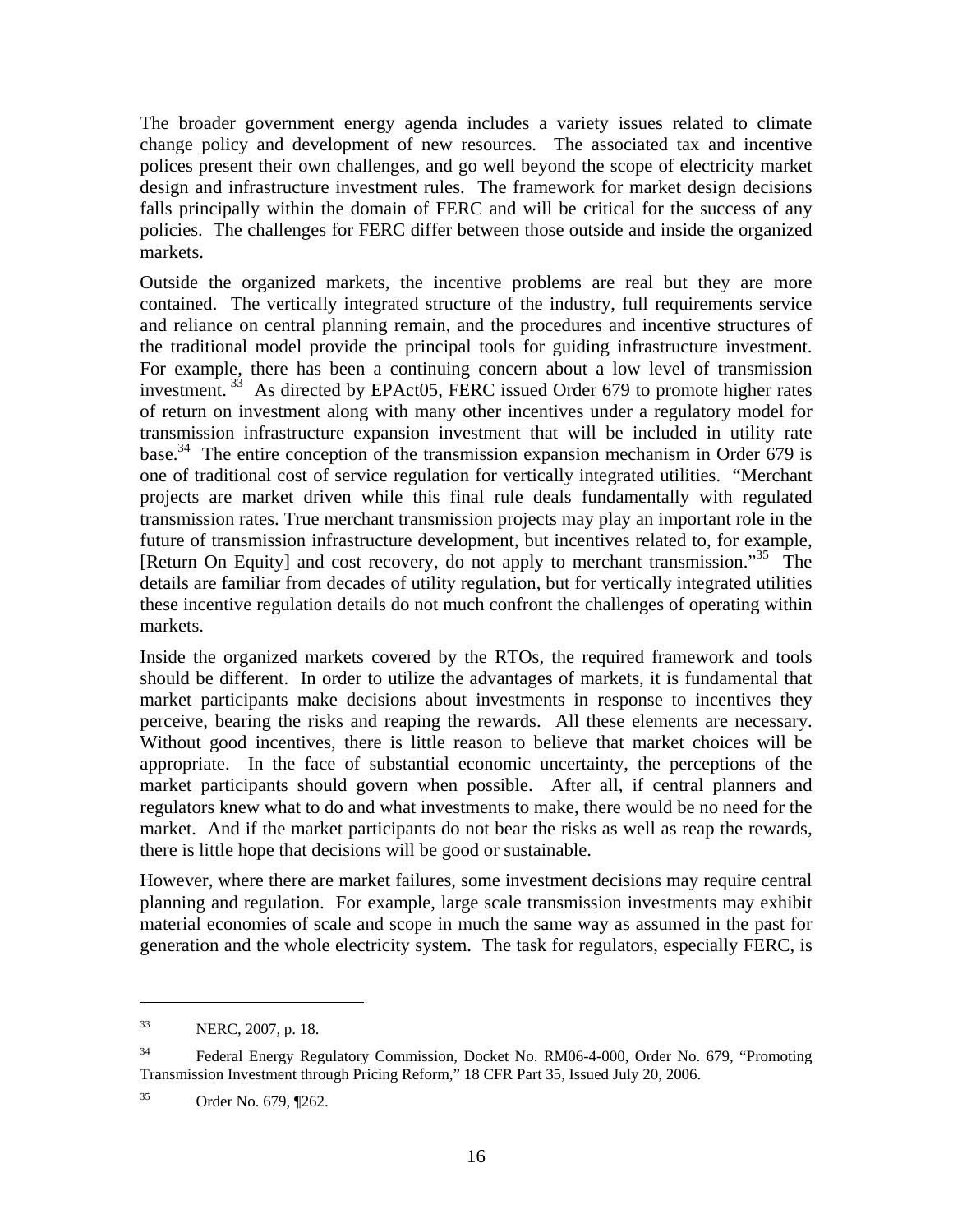to design rules for infrastructure investment that address the market failures and encourage investment in a way that supports rather than undermines the market.

On the biggest issue—open access rules—the current state of market design in organized markets represents a remarkable success. The organized markets are highly regulated through the RTOs and primarily under FERC jurisdiction. However, the form of regulation through the common market design framework is materially different than found outside the organized markets and dramatically different than the traditional model of the vertically integrated monopoly. To a reasonable approximation, control through vertical integration has been replaced by a particular form of horizontal coordination of system operations, markets, and transmission service provided as an integrated piece. Although there still are regulated utilities within organized markets that are integrated in the sense of owning their own generation, these utilities no longer control the critical central piece of transmission access. From the perspective of designing future changes in markets and incentives, therefore, vertical integration with its comforts in absorbing costs and hiding messy details is no longer available. The common market design is both more connected to the reality of how the system works and much more transparent in revealing costs and benefits.

The open access rules and common market framework are necessary for the market to support infrastructure investment, but they are not (yet) sufficient. Hence, FERC faces a continuing agenda of challenges and decisions to modify the rules and incentives to address deficiencies in the organized markets and promote investment, all while avoiding the unintended consequence of undoing the market. On this agenda, the record is troubling, but not all the record has been written. There is still time to act in time.

Consider two examples of infrastructure investment problems that have received a great deal of attention: resource adequacy and economic transmission investment. The resource adequacy questions refer primarily to the pace, type and location of investment in assets needed to meet the baseline projected growth in demand for electricity. In principle, these assets could be anything including energy efficiency, load management, and transmission investment, but in practice the focus as been on new generation assets. The concern with economic investment in transmission is to provide adequate capacity to relieve congestion or support development of new power generation sources, primarily wind power, which must be developed far from the centers of load. In both resource adequacy and economic transmission investment cases, the problems present a challenge that appears not to be met through the current market design. The pressure has been on regulators and central planners to act now to address the long term investment needs.

The ideal regulatory response to these problems of market failure would be to analyze the market design implementation and look first for solutions that reduce or eliminate the market failure. When this is not enough, the second response would be to create a regulatory and central planning intervention that is compatible with the market design. By contrast, the more natural response across the board of market participants, regulators and central planners has been to make a political judgment that fixing the market design is either too hard or won't work, and to move directly to imposing a regulatory mandate that carries with it the seeds of destruction by creating new market failures and continuing pressure for further regulatory solutions.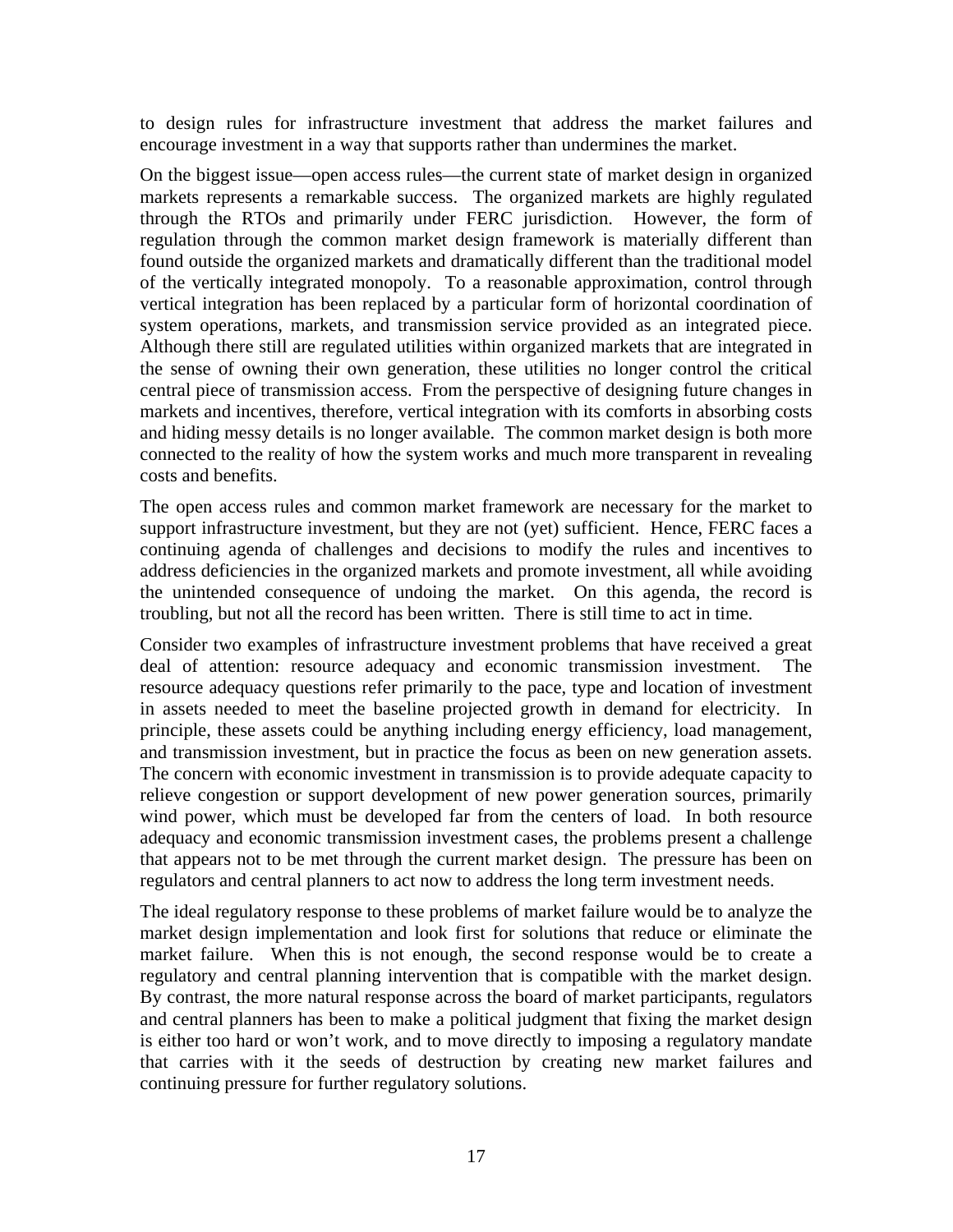#### *Resource Adequacy*

 $\overline{a}$ 

The problem of resource adequacy involves many dimensions and details, but the essence of the problem can be captured in a nutshell. Actual implementations of the common market framework have not quite matched the "textbook ideal" described by the IEA review. This is neither surprising nor does it require a counsel of perfection. The goal has always been to create a workable market without expecting to achieve a perfect market. However, in the case of resource adequacy and providing sufficient incentive for investment in new generation, there has been widespread concern that the incentives were not adequate.

The principal evidence cited is the so-called "missing money."<sup>36</sup> For a variety of reasons that include prices caps, operating procedures and conceptual mistakes in translating theory into practice, energy prices in the electricity market were not high enough to support investment in new generating plants. For example, over the nine years 1999- 2007, the market monitor for the PJM Interconnection estimates that average energy market revenue under economic dispatch for a combustion turbine peaking unit was \$16,401 per MW-year compared to an average fixed cost charge of a new unit of \$75,158 per MW-year. Estimates of expected net revenues going forward should be the proper benchmark, but this retrospective look at the actual revenues achieved net of variable costs is sobering and suggests a real problem in the underlying market design. The average net revenues were approximately 22%, 45%, and 63% of the levels needed to justify new investment in a new combustion turbine, gas fired combined cycle or coal plant, respectively.  $37$  With these revenue gaps, it is surprising that there is as much investment in generation as has been seen.

The many analyses of the missing money problem in different parts of the country all point to essentially the same diagnosis. During times of tight supplies relative to demand—in other words, periods of relative scarcity when a normal competitive market response would be to increase price—the combined effect of the actual rules in RTO markets has been to suppress the real-time (and day-ahead) energy prices.<sup>38</sup> The market failure is clear. Without adequate scarcity pricing it follows that the market incentives would not be sufficient to support investment in generation where and when it is needed.

Unfortunately, another common feature of the analyses of the missing money problem has been a widespread assumption that fixing the scarcity pricing problem would be neither politically feasible nor timely enough to be effective. (Even the terminology is politically charged, but most of the alternatives to "scarcity pricing" are equally unappealing or obscure the point.) As a result, regulators and central planners have sought other mechanisms, principally through generation capacity requirements and

<sup>&</sup>lt;sup>36</sup> The characterization as "missing money" comes from Roy Shanker. For example, see Roy J. Shanker, "Comments on Standard Market Design: Resource Adequacy Requirement," Federal Energy Regulatory Commission, Docket RM01-12-000, January 10, 2003.

<sup>&</sup>lt;sup>37</sup> PJM Market Monitoring Unit, 2007 State of the Market Report, Volume 1: Introduction, Volume 2: Detailed Analysis, March 11, 2008, Tables 3-7 thru 3-9 (Vol. 2) & 1-3 (Vol. 1), respectively.

<sup>&</sup>lt;sup>38</sup> William W. Hogan, "On An 'Energy Only' Electricity Market Design For Resource Adequacy," Harvard University, September 23, 2005, (www.whogan.com).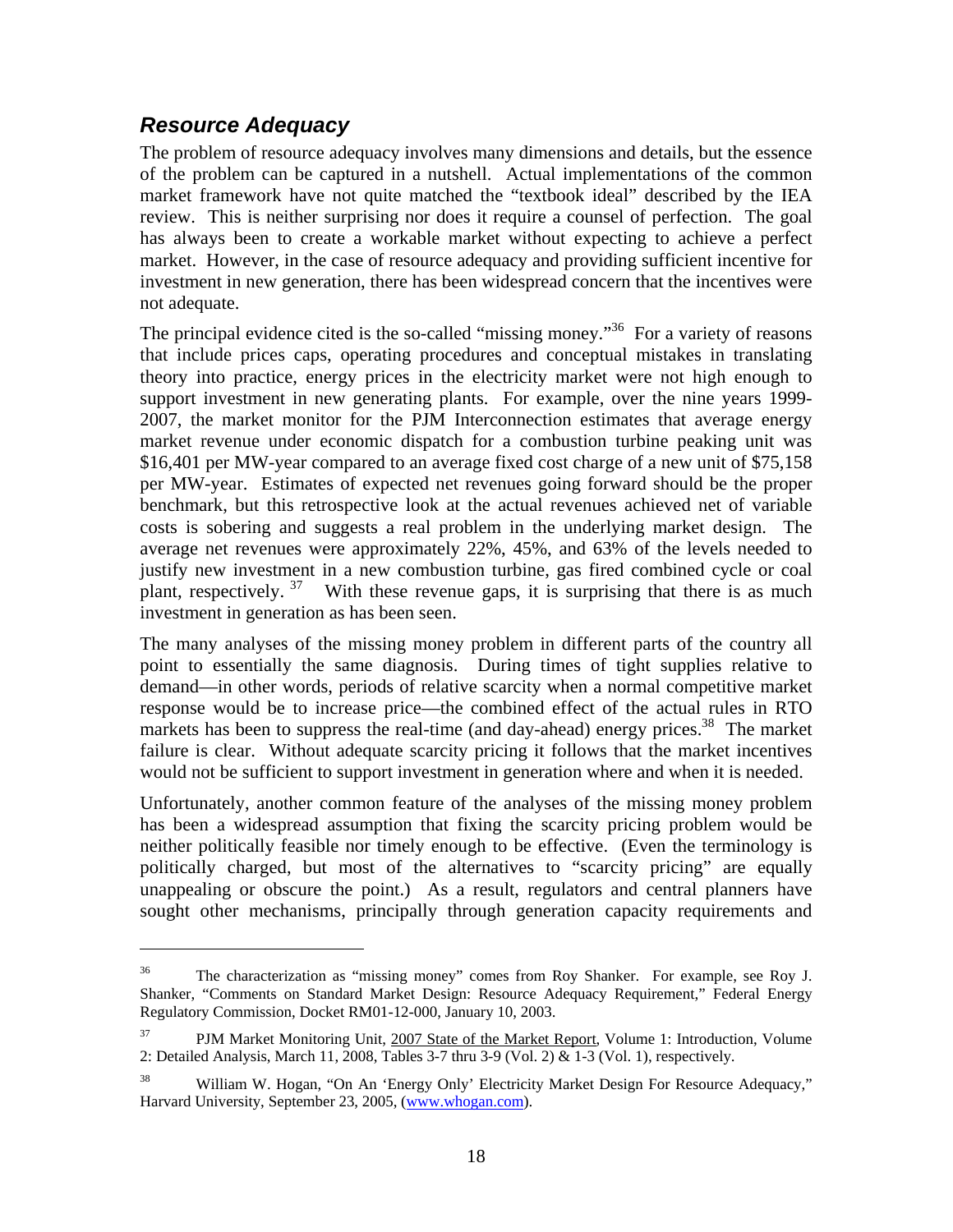associated capacity markets. The experience with these capacity mandates and capacity markets has not been good. The original capacity mandates with short horizons produced disappointing results, especially in New England and PJM. This led to major efforts to reform the associated capacity markets, primarily by extending the horizon out enough years to allow new entrants to respond and get longer-term commitments from the regulators, operating through the RTO, guaranteeing certain capacity revenues separate from the energy market revenues.

The purpose here is not to revisit either the need for or the design of capacity markets. Absent adequate scarcity pricing, the need for something is compelling as indicated by the missing money estimates from PJM. And after much effort, the respective capacity market designs for ISO New England (ISONE) and PJM are about as good as anyone has been able to construct, and current assessments promise much better performance in the future than in the past. $39$ 

Rather, the purpose here is to emphasize that these capacity markets are not well integrated with the rest of the market design, and they place great emphasis on the ability of central planners and regulators to make decisions in place of markets. The details of the capacity market implementations in PJM and ISONE are different in important ways, which hints that there is some disconnect between the design and the underlying fundamentals. However, these capacity market designs have in common that the RTO is assumed to be able to make good predictions about the level, type and location of capacity needs several years into the future, and that regulators can commit to the payments for these resources while imposing the costs and the associated risks on the ultimate customers. Embedded in these analyses are assumptions about how transmission will be utilized several years in the future. The costs of the resulting capacity payments are largely socialized, over time and to an extent over customer groups. This cost socialization makes it difficult to provide the necessary incentives for integrating demand side efficiency investments, load management options, distributed generation, short-term operating decisions, and so on.

Faced with the substantial uncertainty about the level and location of future capacity needs, not to mention the difficulty of forecasting transmission utilization, capacity markets are markets for a regulated construct – capacity – that look much like regulated procurements in the past that led to the interest in electricity restructuring and the desire to change the locus of decisions and allocation of risks. In the face of great uncertainty and instability, regulators are now much more responsible for making investment decisions, and risks are being transferred away from investors and towards captive customers. To be sure, if regulators and central planners make good decisions, this will all work out. But if we were confident that regulators and central planners could make

<sup>&</sup>lt;sup>39</sup> John C. Chandley, "PJM's Reliability Pricing Mechanism: Why It's Needed and How It Works," LECG, LLC, March 2008 (available at http://www.pjm.com/documents/downloads/pjms-rpm-jchandley.pdf). PJM Reliability Pricing Model (RPM) various report at http://www.pjm.com/markets/market-monitor/messages.html. Independent System Operator New England (ISONE), 2007 Annual Markets Report, June 6, 2008 (available at http://www.isone.com/markets/mkt\_anlys\_rpts/annl\_mkt\_rpts/2007/amr07\_final\_20080606.pdf).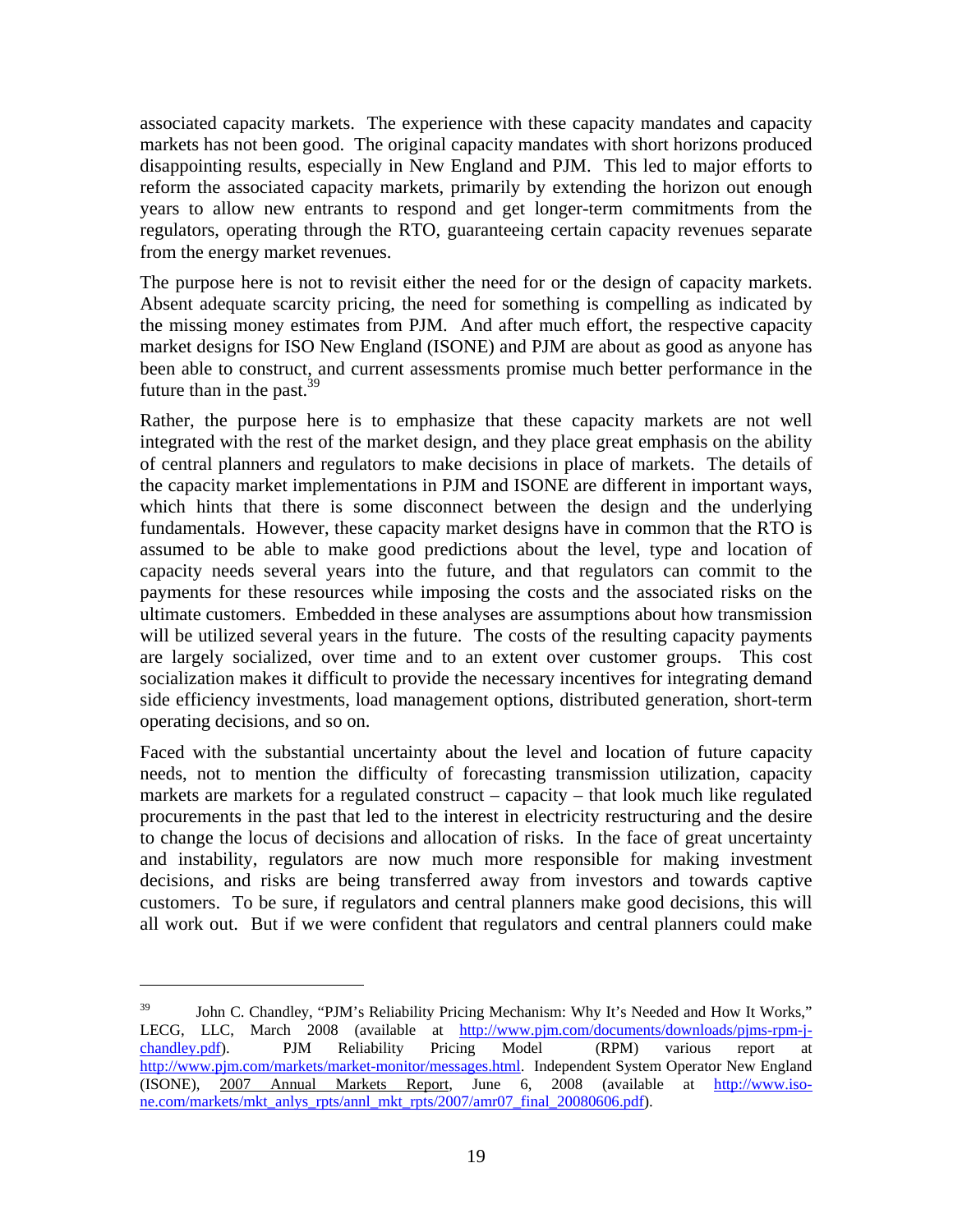these decisions, we would not need electricity restructuring or the dispersed incentives in markets to prompt innovation and infrastructure investment.

The missing element in this story is reform of scarcity pricing to make the market implementation conform to the design framework. Importantly, there is little dispute that scarcity pricing reform would be desirable and would be compatible with the major commitment to capacity markets. Well designed capacity markets reflect the scarcity pricing in the market, and a change in scarcity pricing rules need not change the structure of the capacity market. But better scarcity pricing would produce three principal benefits. First, better scarcity pricing would shift substantial revenues out of the capacity payments and into the energy market. This would reduce the importance of good choices by central planners and regulators, and shift the risks of being wrong away from customers and towards investors, the type of structure that is compatible with the competitive market. Second, better scarcity pricing would provide better incentives for all the innovations in the market that regulators and central planners do not anticipate and cannot plan. For example, by reducing the socialization of costs, better scarcity pricing would be much more supportive of innovation and investment on the demand side. Third, better scarcity pricing in real-time would provide the last line of defense if by some misfortune the capacity investments promised by the capacity market do not arrive or are not what we need.

Hence, the choice is not between capacity markets and better scarcity pricing. For those that have implemented capacity markets, there is still a need for better scarcity pricing.<sup>40</sup> The argument has been that the priority was to fix the capacity market first, and better scarcity pricing could come later. The opposite priority was probably the better case, but since now is later the next step is clear. In markets that have adopted capacity markets, improved scarcity pricing should be implemented to reinforce the infrastructure investment incentives and to bolster the market mechanisms for dealing with the substantial uncertainty going forward with these investments. In markets that have not implemented capacity markets, but might, better scarcity pricing should be implemented earlier rather than later.

<sup>40</sup> William W. Hogan, "Resource Adequacy Mandates and Scarcity Pricing ('Belts and Suspenders')," comments submitted to the Federal Energy Regulatory Commission, Docket Nos. ER05- 1410-000 and EL05-148-000, February 23, 2006, (www.whogan.com).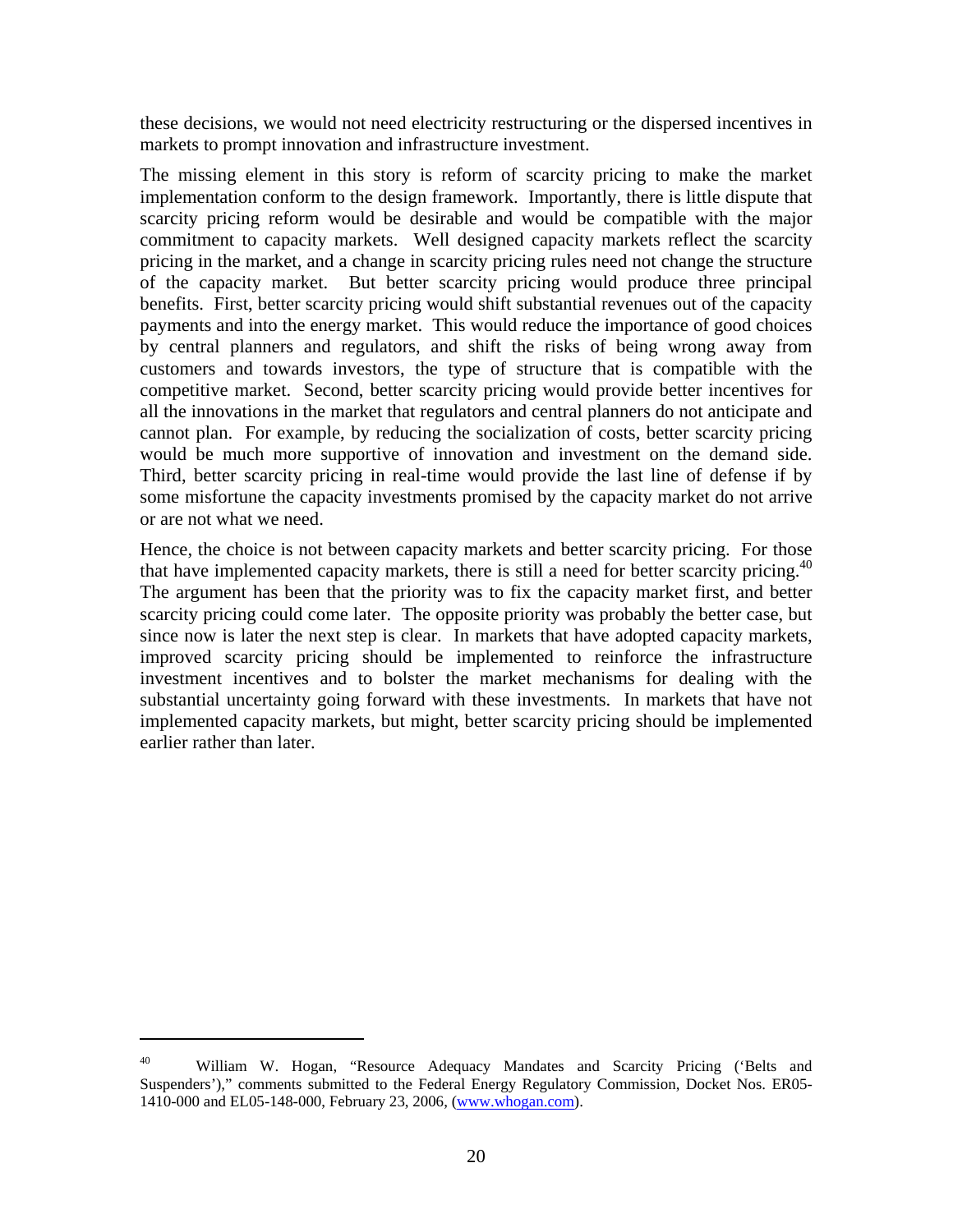The exact mechanism for incorporating better scarcity pricing is under discussion in

various RTOs and will need support at FERC. Inevitably the pricing rules implicate other features of the electricity market, particularly the need for hedging programs for certain classes of default or core customers. In addition, better scarcity pricing is not likely to be found through trigger mechanisms that remove bid caps and rely on the exercise of market power during periods of scarcity, which would create a



headlong collision with both political sustainability and existing mandates for market power mitigation. A workable alternative would be to integrate effective operating reserve demand curves that follow on the model in New York and New England, but with substantial higher prices to reflect the marginal value of expected unserved energy (VEUE) and the implied value of operating reserves as illustrated in the figure.<sup>41</sup>

#### *Transmission Investment*

Transmission investment rules present especially difficult problems for market design. There is a widespread concern that there has been too little investment for many years.<sup>42</sup> The NERC projection of transmission circuit mile growth over the next decade is approximately half of the projected growth of peak demand.<sup>43</sup> There has been significant transmission investment in some regions, so it is not clear if the aggregate figures reveal a pressing problem of inadequate economic transmission investment. In response to the mandates of EPAct05, the Department of Energy (DOE) completed its study of transmission congestion and designated two areas, one in the east and another in the west, with significant and sustained congestion but without addressing the question of whether the costs would justify investment.<sup>44</sup> In part, because of both uncertainty in the rules and

<sup>41</sup> For further details, see William W. Hogan, "On An 'Energy Only' Electricity Market Design For Resource Adequacy," 2005.

 $^{42}$  Joseph T. Kelliher, Chairman, Federal Energy Regulatory Commission, Testimony Before the Committee on Energy and Natural Resources, United States Senate, July 31, 2008, p. 13.

<sup>43</sup> NERC, 2007.

<sup>44</sup> Department of Energy, "Docket No. 2007–OE–01, Mid-Atlantic Area National Interest Electric Transmission Corridor; Docket No. 2007–OE–02, Southwest Area National Interest Electric Transmission Corridor, National Electric Transmission Congestion Report", Federal Register, Vol. 72, No. 193, Friday, October 5, 2007, PP. 56992-57028.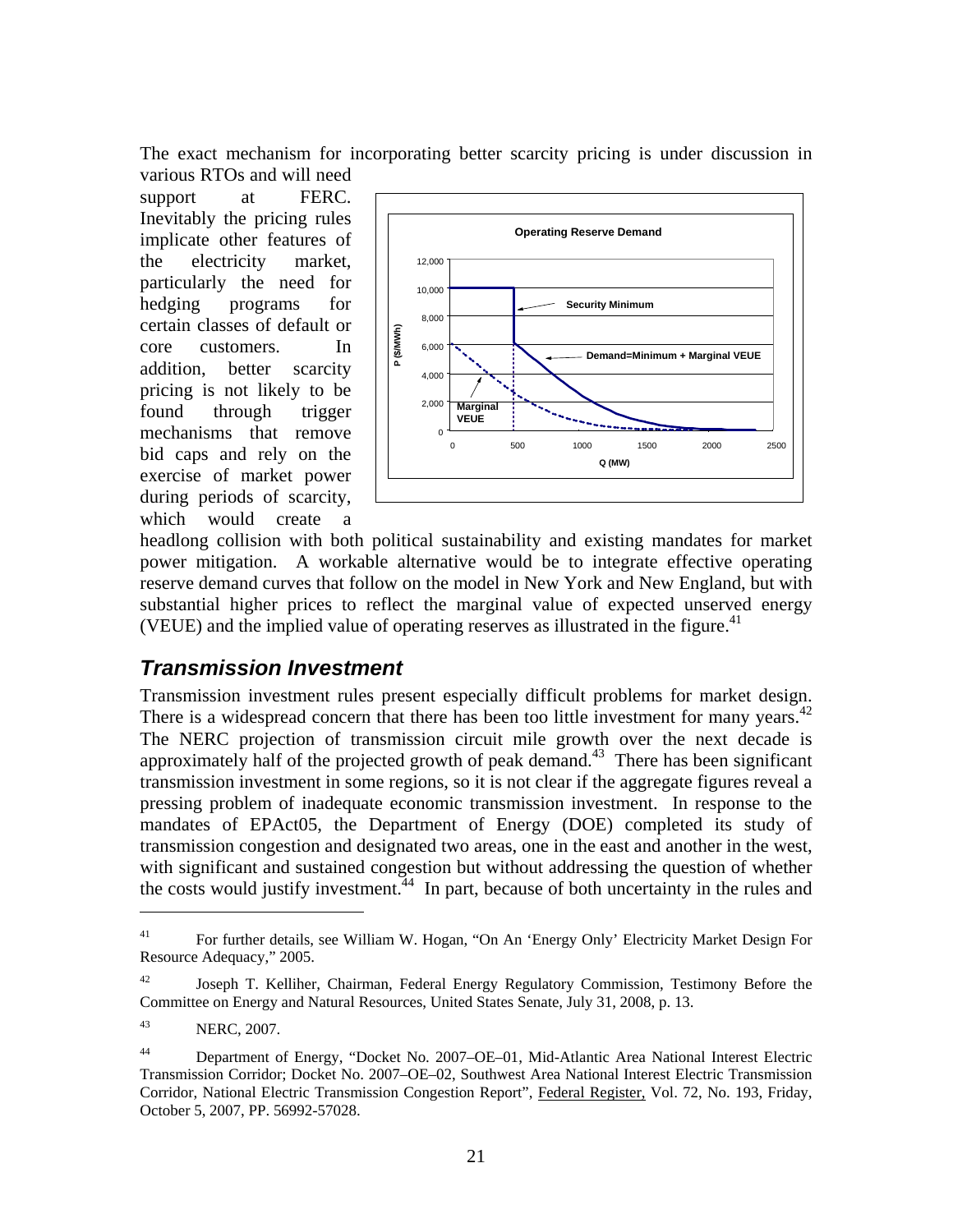economic uncertainty about the need for transmission, it is not an easy matter to identify economic transmission investments that are not being made.

Of course, there are many obstacles to building new transmission. Part of the motivation for the EPAct05 provisions directing DOE to identify National Interest Transmission Corridors stemmed from siting concerns and possible failures of local and state agencies in recognize the broader regional benefits of improved transmission and wider interstate commerce. Getting siting and related environmental approvals for major transmission investments is a complicated and long process that many would like to reform. However, for our present purposes, these generic problems for transmission investment are neither new nor specific to the challenges of integrating markets and regulation.

Although market-driven merchant transmission investment is recognized as both possible in principle and occurring in practice, there is a familiar argument about a fundamental market failure in supporting transmission expansion. In particular, markets price congestion of the type identified by the DOE study. Economic investments in transmission are designed to relieve some or all of the congestion. When transmission investment is small relative to the larger market, the impact on congestion prices will be small and the property rights created through FTRs and related benefits might be sufficient to justify the investment. However, if the investment is large enough to have a material effect on congestion prices, there could be a significant difference between the ex ante congestion prices that point to the need for investment and the ex post congestion prices that would define the value of the FTRs. This is a classic economy of scale argument, where monopoly provision with regulated cost recovery has a natural application. This is the argument that markets alone may not be able to support all transmission investment.

It is easy to construct hypothetical examples where the economies of scale would apply and would be a barrier to efficient transmission investment. In this case there is support for the regulated investment model with the associated decision rules and cost allocations. However, it would be a mistake to assume that this condition applies to all or even most situations where transmission investment would be economic. Hence, the challenge is to design the transmission investment rules in the organized markets to support a hybrid system with both regulated investment where central planners make the decisions and regulators mandate cost recovery, and merchant investment where market participants make the decisions, reap the rewards and bear the costs.

Some of the requirements of a hybrid system seem to be clear. Property rights must be defined for the transmission investor. Cost allocation must follow the beneficiary pays principle. Decisions should defer to market choices when there is no compelling evidence of a market failure. There must be a mechanism to separate cases where regulated investments mandates would be appropriate from those where market choices should prevail.

The need for well defined property rights is a fundamental requirement for markets and decentralized choices. If investors cannot obtain sufficient benefits from the investment, then merchant investment would be impossible to support. In the organized markets of the RTOs, the principal tool for defining and providing a workable set of property rights is award of the FTRs that would be created as a result of transmission expansions. While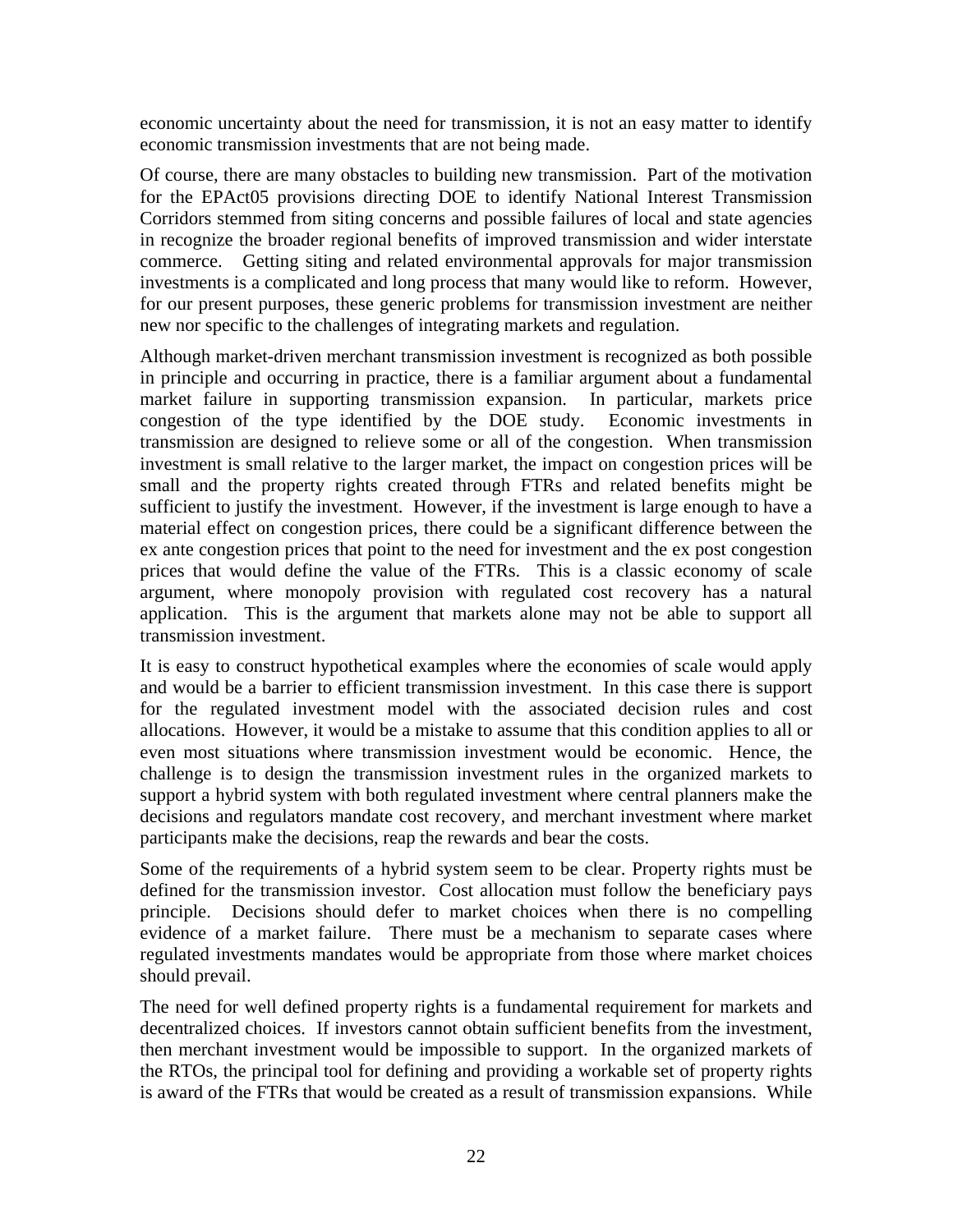not perfect or complete, FTRs seem to be necessary, and in many cases for relatively small increments could be sufficient, to support transmission investment. A large number of small investments can have a large effect. As a result of past FERC decisions, longterm incremental FTRs are part of the design in most of the existing RTOs. This is not a particularly controversial idea.

Cost allocation according to the principle that the beneficiary of the investment pays the cost is not controversial in the abstract but is honored in the breach in practice. It is not always easy to get agreement on the identity of beneficiaries and the magnitude of the relevant benefits. Hence, while recognizing the principle, it is sometimes recommended that costs be socialized and that the allocations will balance out over time and across portfolios of projects.<sup>45</sup> Innocuous as this argument may seem, it strikes at the heart of a framework that would integrate well with market decisions. This argument conflates the resulting average incidence of cost responsibility and the marginal incentive effects for investment. Under the beneficiary pays principle, the average incidence across many investments might be about the same as for a socialized cost allocation, but the incentive for each investment in transmission or its alternatives would be quite different under a beneficiary pays or a socialized allocation.

Cots-benefit studies are or should be a regular part of transmission expansion evaluations.<sup>46</sup> A fundamental characteristic of transmission expansion is expected change in the patterns of power flow and the composition of supply, demand and prices. For example, see the PJM analysis for the "502 Junction-Loudon Line" where the range of impacts across nineteen zones evaluated was from  $-$ \$7.17/MWh to  $+$ \$8.77/MWh.<sup>47</sup> If a cost-benefit study suggests that there would be net benefits, it will of necessity provide some estimate of the distribution of benefits. If that result shows the benefits are widely dispersed, it would follow from the beneficiary pays principle that cost allocation should be widely dispersed. However, this possibility should not be assumed or taken as the default assumption in favor of cost socialization. A default presumption in favor of cost socialization would undermine incentives, including the incentive to perform or evaluate the cost benefit analysis.

Socialized cost allocation, which by definition means that regulators mandate the payment and some market participants are subsidizing others, fundamentally undermines the incentives of market investment for both transmission and its alternatives, which includes everything. It is hard to conceive of a hybrid system that widely socializes costs and still supports market-driven investments. Initially it may seem like a small and

1

<sup>&</sup>lt;sup>45</sup> The Blue Ribbon Panel on Cost Allocation, "A National Perspective On Allocating the Costs of New Transmission Investment: Practice and Principles," September 2007, p. 7. (available at http://www.hks.harvard.edu/hepg/Papers/Rapp\_5-07\_v4.pdf).

<sup>&</sup>lt;sup>46</sup> For example, see PJM Compliance filing on the economic transmission planning process, FERC, Docket No. FR006-1474-003, March 21, 2007. PJM "Business Rules for Economic Planning Process," September 2008, (www.pjm.com).

<sup>47</sup> PJM, "Market Efficiency Analysis Progress Report," PJM Planning Committee, Transmission Expansion Advisory Committee, April 18, 2007, http://www.pjm.com/committees/teac/downloads/20070418-item-10-market-efficiency-analysis-progrep.pdf.)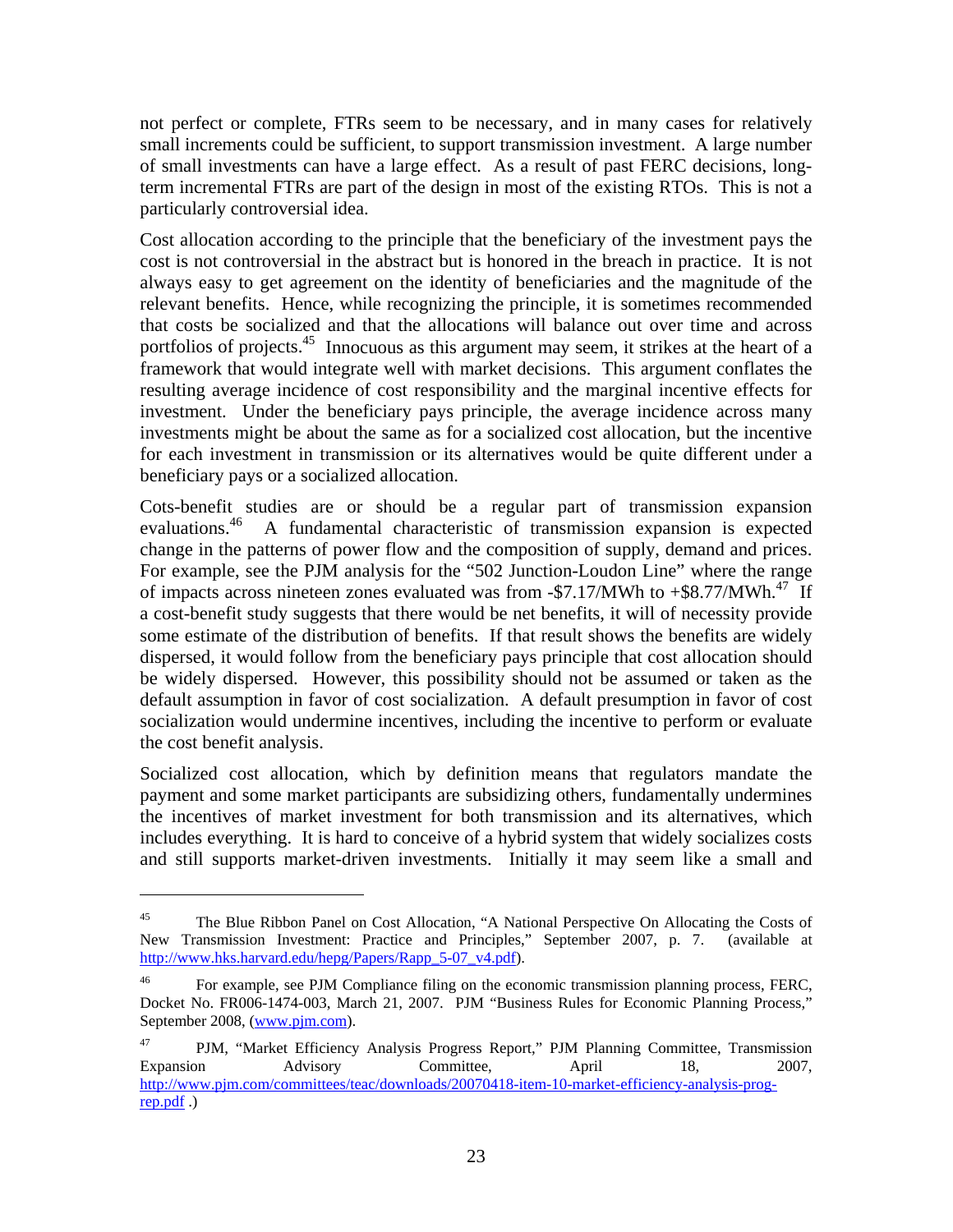isolated problem restricted to certain complicated transmission investments, but this is likely to be a delusion. The forces are already in motion to extend the socialization principle to other types of infrastructure investment. For example, the DOE congestion study explicitly excluded consideration of alternatives to transmission, arguing that EPAct05 had passed that hot potato to FERC where approval of transmission investments would have to consider alternatives to transmission investment, both in the form of generation and demand side investments, and "… FERC has committed to considering non-transmission alternatives, as appropriate, during its permit application review process."48

Cost socialization is not necessary for transmission investment. The beneficiary pays principle is compatible with transmission investment. For example, the Wyoming-Colorado Intertie transmission project would access distant wind resources from Wyoming and sell the energy in Colorado. The project finance model calls for the wind generators, the beneficiaries, to pay through advance commitment to purchase capacity on the line. "As part of the Open Season process, the project sponsors had offered up to 850 megawatts of transmission capacity in a public auction. This has resulted in 585 megawatts of capacity purchase commitments from credit-worthy parties. … The project sponsors are optimistic that the remaining 265 megawatts of capacity will be sold. The project sponsors expect to complete the siting, permitting, and construction of the line and begin operation by mid-2013."<sup>49</sup> This is a large project where beneficiaries are expected to pay.

However, on this important cost allocation principle, FERC has shown no discernible interest in sticking to a principle. The FERC-approved cost allocation for ISONE treats one hundred percent cost socialization as the default approach. Recent testimony describes one third of costs socialized in the Southwest Power Pool (SPP), twenty percent socialization of costs for the Midwest Independent System Operator (MISO), zero per cent socialization for low voltage and one hundred percent socialization for high voltage investments in PJM.<sup>50</sup> The FERC approved framework of the California ISO (CAISO) for "locationally constrained resource interconnection facilities," primarily for new wind generation, socializes the risk that renewable resource investments will not be adequate to pick up the cost of the transmission investment.<sup>51</sup> From this collection of decisions, it is not clear what the underlying recipe is, other than a recipe for trouble by driving more and more investment decisions and subsidy requests onto the regulator's agenda. Adherence to the principle of beneficiary pays seems essential for any sustainable hybrid system of transmission investment.

The need for a hybrid system that can defer to market judgments when there is no market failure arises from the great uncertainty that surrounds all these investment choices. This

<sup>48</sup> Department of Energy, "National Electric Transmission Congestion Report," 2007, P. 56994.

<sup>&</sup>lt;sup>49</sup> Western Area Power Administration, "Open Season a Success for Wyoming-Colorado Intertie," Press Release, August 26, 2008. (www.wapa.gov/newsroom/pdf/WCIOpenSeasonOutcome82608.pdf ).

<sup>&</sup>lt;sup>50</sup> Joseph T. Kelliher, Chairman, Federal Energy Regulatory Commission, Testimony Before the Committee on Energy and Natural Resources, United States Senate, July 31, 2008, pp. 12-13.

<sup>51</sup> CAISO, http://www.caiso.com/1816/1816d22953ec0.html .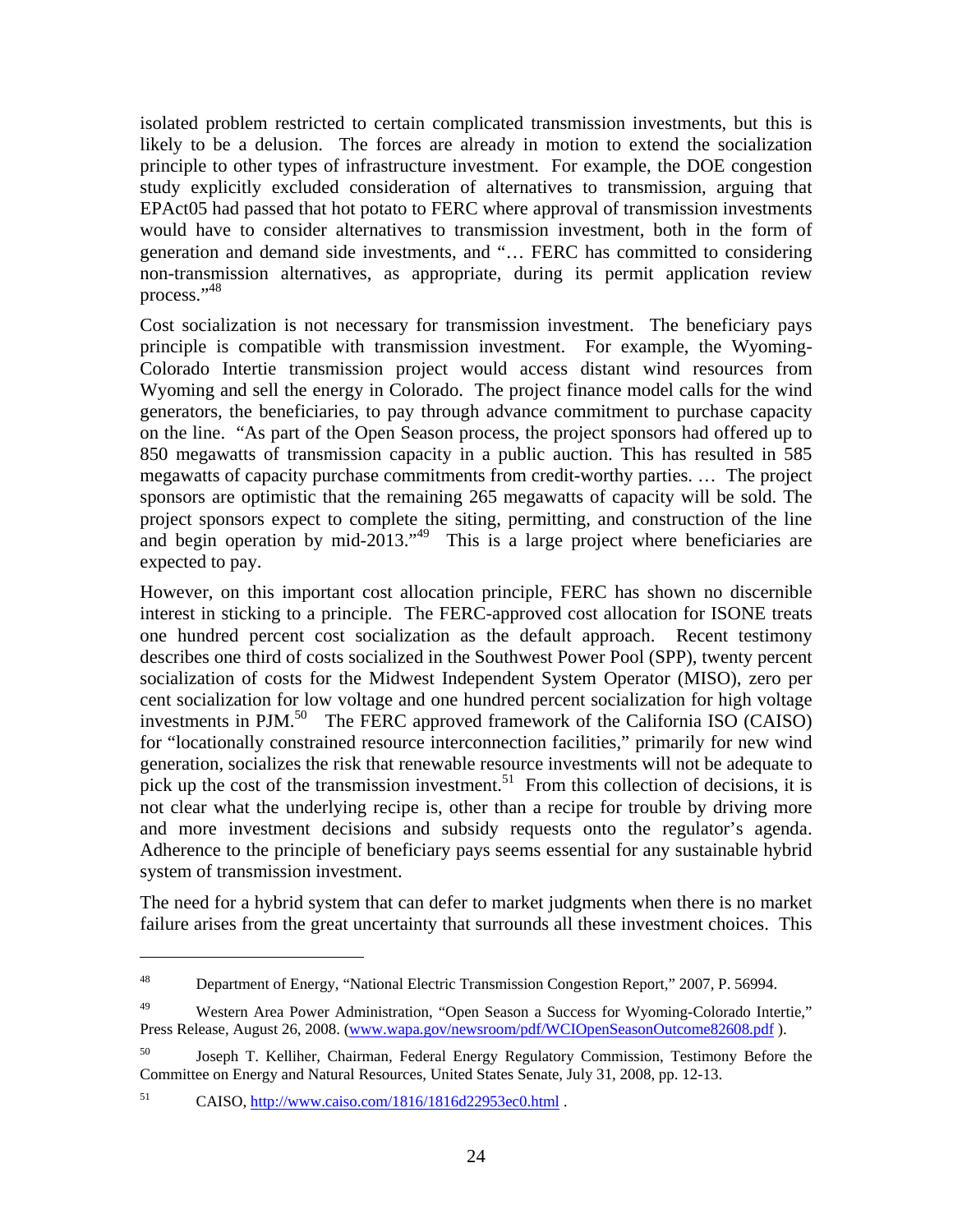uncertainty guarantees that there will be important cases where central planners and market participants have different views about the future risks and rewards. The presumed advantage of the market-based investments is that the allocation of risks is more closely linked to the decision to invest. When markets and central planners disagree, a hybrid system would require a high threshold before concluding that planners are correct and overruling market choices. And the threshold should be linked to identifying a market failure that is a barrier to entry, not just that the market failed to do what the planner preferred.

This deference to the market in a hybrid system would be closely related to the need for some mechanism for distinguishing between those infrastructure investments that would be eligible for regulated treatment and those that should be left to the market. Otherwise, everything will be a special case and FERC will have no principled basis for deferring to the market. A particularly attractive approach follows from the early experience in Argentina and is now embodied in the transmission expansion framework proposed by the New York ISO (NYISO).

"The proposed cost allocation mechanism is based on a "beneficiaries pay" approach, consistent with the Commission's longstanding cost causation principles. … Beneficiaries will be those entities that economically benefit from the project, and the cost allocation among them will be based upon their relative economic benefit. … The proposed cost allocation mechanism will apply only if a supermajority of a project's beneficiaries agree that an economic project should proceed. The super-majority required to proceed equals 80 percent of the weighted vote of the beneficiaries associated with the project that are present at the time of the vote." $52$ 

This simple approach supports a hybrid scheme. Adherence to the beneficiary pays principle avoids the problems of cost socialization. The voting procedure allows for regulated transmission projects to proceed when most but not all the beneficiaries agree, while deferring to the judgment of the market when the supermajority cannot be obtained. When a small minority of beneficiaries objects, the regulatory mandate is imposed, to meet the problem of the presumed market failure. The NYISO system also embeds a principled answer that avoids the need to socialize the costs of most alternative investments in generation and load where the beneficiaries are usually easy to identify. If applied to transmission investment cases of a scale and scope that suggests the possibility of a market failure, there would be available a principled answer to the requests to extend the regulatory investment support to alternatives like generation and demand side investments which are typically small and have concentrated beneficiaries.

The NYISO framework for regulated investments and models like the Wyoming-Colorado auction could be compatible parts of a hybrid system for transmission investment. In addition, reform of scarcity pricing would tend to increase the market

1

<sup>52</sup> New York Independent System Operator, Inc Docket No. OA08-13-000, "Order No. 890 Transmission Planning Compliance Filing," Cover Letter Submitted to Federal Energy Regulatory Commission, December 7, 2007, pp. 14-15.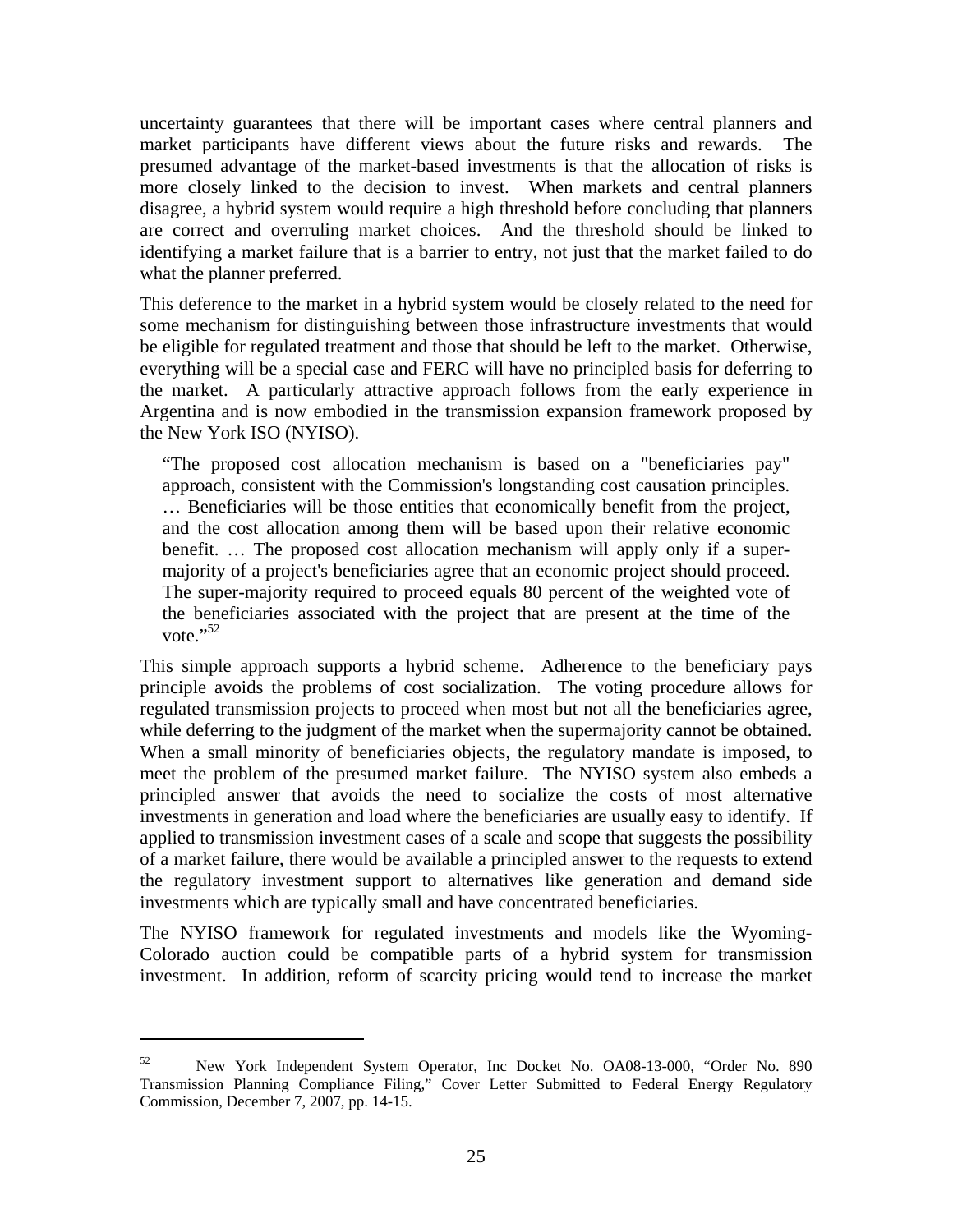price of transmission congestion, reinforcing the market incentives and beneficiary pays principle for transmission investment.

# **Summary**

 $\overline{a}$ 

A key challenge for electricity market design and regulation is to support efficient investment in infrastructure. Outside the organized markets, FERC faces the continuing challenge of implementing and enforcing the principles of open access, which would require a change in institutions and rules similar to the organized markets covered by RTOs. Inside the organized markets, the continuing problem is to design rules and regulatory policies that support competitive wholesale electricity markets. A key requirement is to relate any proposed solution to the larger framework and to ask for alternatives that better support or are complementary to the market design. Many seemingly innocuous decisions appear isolated and limited, but on closer inspection are fundamentally incompatible with and undermine the larger framework. Improved scarcity pricing and a hybrid framework for transmission investment are examples of workable solutions that seem necessary to meet the needs for a long-term approach to infrastructure investment. These are instances of the ideal regulatory response to problems of market defects and market failure. First, analyze the market design implementation and look first for solutions that reduce or eliminate the market failure. Second, when this is not enough, create a regulatory and central planning intervention that is compatible with the market design. The alternative is to frame every problem in its own terms and design ad hoc regulatory fixes that accumulate to undermine market incentives. A workable regulatory and market framework is an essential tool for anticipating unintended consequences and acting in time.

i William W. Hogan is the Raymond Plank Professor of Global Energy Policy, John F. Kennedy School of Government, Harvard University and a Director of LECG, LLC. This paper draws on work for the Harvard Electricity Policy Group and the Harvard-Japan Project on Energy and the Environment. The author benefited from comments by Ralph Cavanagh, Joseph Kelliher, Elizabeth Moler and Philip Sharp, The author is or has been a consultant on electric market reform and transmission issues for Allegheny Electric Global Market, American Electric Power, American National Power, Australian Gas Light Company, Avista Energy, Barclays, Brazil Power Exchange Administrator (ASMAE), British National Grid Company, California Independent Energy Producers Association, California Independent System Operator, Calpine Corporation, Canadian Imperial Bank of Commerce, Centerpoint Energy, Central Maine Power Company, Chubu Electric Power Company, Citigroup, Comision Reguladora De Energia (CRE, Mexico), Commonwealth Edison Company, Conectiv, Constellation Power Source, Coral Power, Credit First Suisse Boston, Detroit Edison Company, Deutsche Bank, Duquesne Light Company, Dynegy, Edison Electric Institute, Edison Mission Energy, Electricity Corporation of New Zealand, Electric Power Supply Association, El Paso Electric, GPU Inc. (and the Supporting Companies of PJM), Exelon, GPU PowerNet Pty Ltd., GWF Energy, Independent Energy Producers Assn, ISO New England, Luz del Sur, Maine Public Advocate, Maine Public Utilities Commission, Merrill Lynch, Midwest ISO, Mirant Corporation, JP Morgan, Morgan Stanley Capital Group, National Independent Energy Producers, New England Power Company, New York Independent System Operator, New York Power Pool, New York Utilities Collaborative, Niagara Mohawk Corporation, NRG Energy, Inc., Ontario IMO, Pepco, Pinpoint Power,